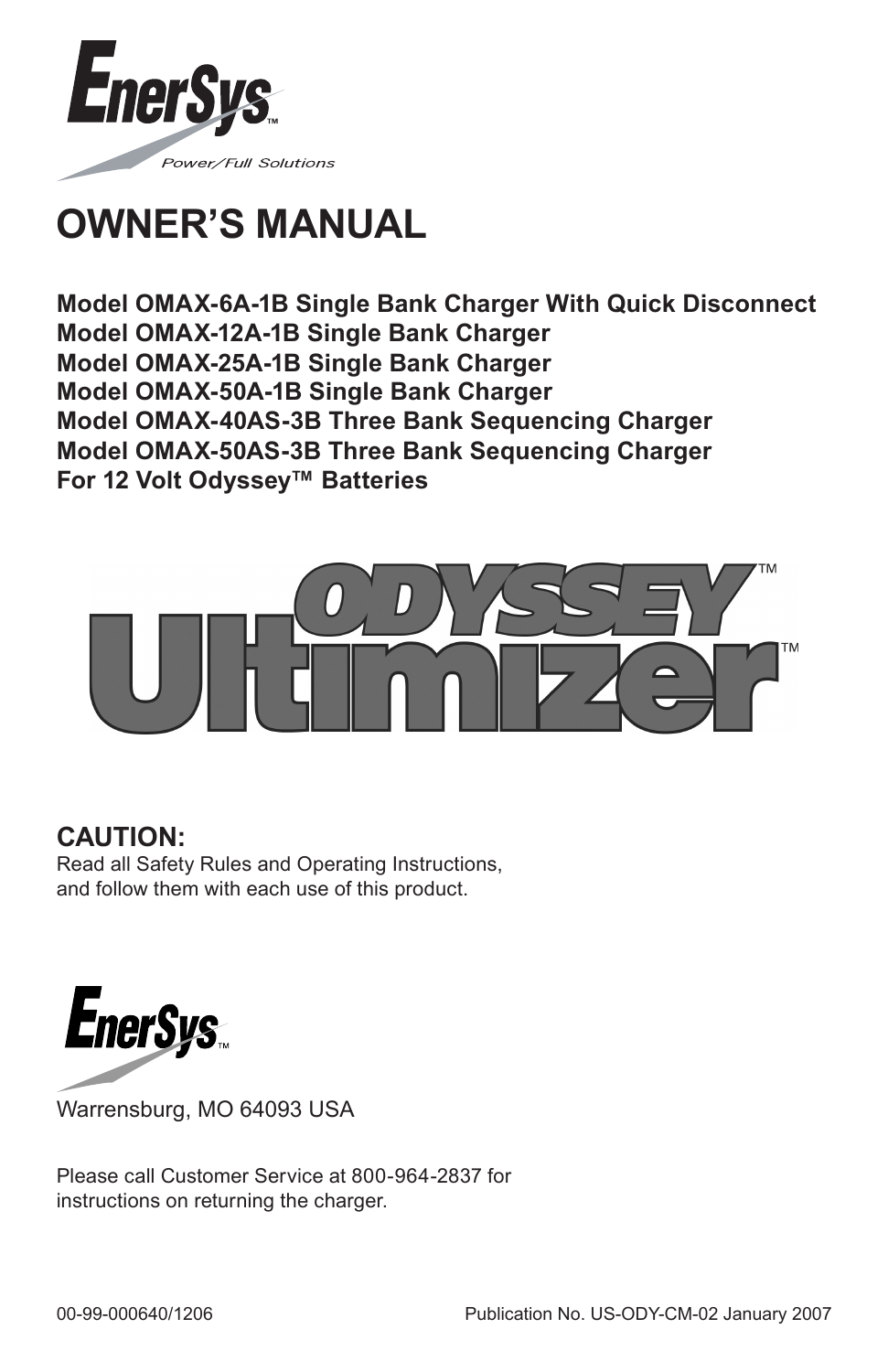# **TABLE OF CONTENTS**

**This Owner's Manual is for Models OMAX-6A-1B, OMAX-12A-1B, OMAX-25A-1B, OMAX-50A-1B, OMAX-40AS-3B, and OMAX-50AS-3B.**

#### **SAVE THIS OWNER'S MANUAL AND READ BEFORE EACH USE.**

This device offers features to accommodate the needs for home or light commercial use. This manual will explain how to use the charger safely and effectively. Please read and follow these instructions and precautions carefully.

**NOTE:** This equipment has been tested and found to comply with the limits for a Class B digital device, pursuant to Part 15 of the FCC Rules. These limits are designed to provide reasonable protection against harmful interference in a residential installation. This equipment generates, uses and can radiate radio frequency energy and, if not installed and used in accordance with the instructions, may cause harmful interference to radio communications. However, there is no guarantee that interference will not occur in a particular installation. If this equipment does cause harmful interference to radio or television reception, which can be determined by turning the equipment on and off, the user is encouraged to try to correct the interference by one or more of the following measures:

- Reorient or relocate the receiving antenna.
- Increase the separation between the equipment and receiver.
- Connect the equipment into an outlet on a circuit different from that to which the receiver is connected.
- Consult the dealer or an experienced radio technician for help.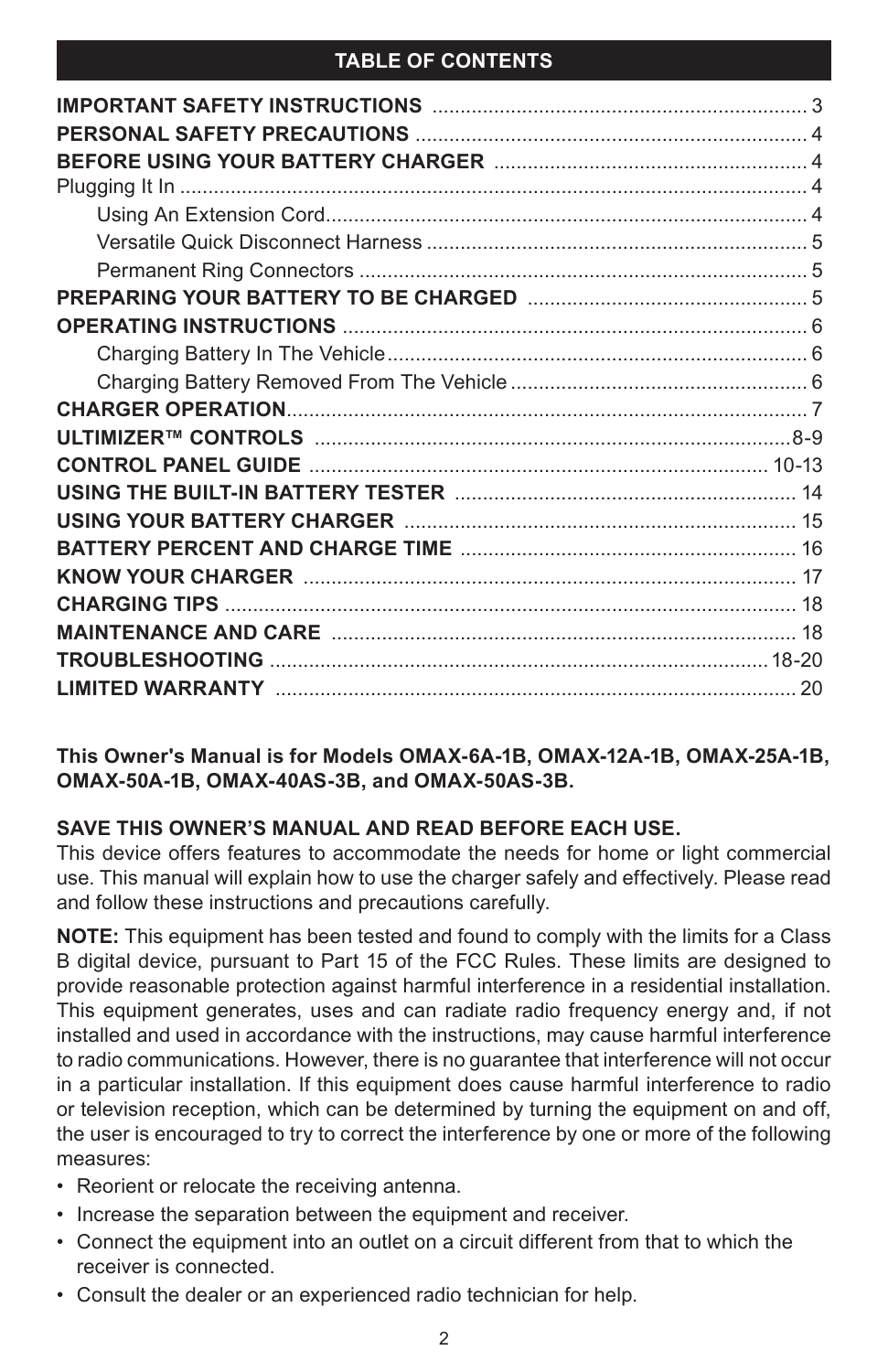# **WARNING – RISK OF EXPLOSIVE GASES**

WORKING IN VICINITY OF A LEAD-ACID BATTERY IS DANGEROUS. BATTERIES GENERATE EXPLOSIVE GASES DURING NORMAL BATTERY OPERATION. FOR THIS REASON, IT IS OF UTMOST IMPORTANCE THAT EACH TIME BEFORE USING YOUR CHARGER, YOU READ THIS MANUAL AND FOLLOW THE INSTRUCTIONS EXACTLY.

To reduce risk of battery explosion, follow these instructions and those published by battery manufacturer and manufacturer of any equipment you intend to use in vicinity of battery. Review cautionary markings on these products and on engine.

# **save these Instructions**

This manual contains important safety and operating instructions for battery charger Models OMAX-6A-1B, OMAX-12A-1B, OMAX-25A-1B, OMAX-50A-1B, OMAX-40AS-3B, and OMAX-50AS-3B.

- **WARNING:** Handling the cord on this product or cords associated with accessories sold with this product, may expose you to lead, a chemical known to the State of California to cause cancer and birth defects or other reproductive harm. *Wash hands after handling.*
- Read all instructions and cautions printed on the battery charger, battery, and vehicle or equipment using battery.
- Use charger only on ODYSSEY™ batteries. If you wish to use this charger with other lead acid batteries, please verify with that battery's manufacturer that this charger will not damage their battery. This charger is not intended to supply power to a low voltage electrical system other than in a starter-motor application.
- **Never** use charger for charging dry cell batteries that are commonly used with home appliances like radios, stereos, remote controls, etc. These batteries may burst and cause personal injury.
- Do not disassemble charger. Take it to a qualified service professional if service or repair is required. Incorrect assembly may result in fire or electrical shock.
- To reduce risk of electrical shock, unplug the charger from the outlet before attempting any maintenance or cleaning.
- Always charge battery in a well-ventilated area.
- **WARNING:** Battery chargers get hot during operation and must have proper ventilation. Air needs to flow around entire charger. Do not set charger on flammable materials like carpeting, upholstery, paper, cardboard, etc. Charger may damage leather, plastic and rubber.

# **Help us help you ——**

# *Remember:*

**Place** charger as far away from the battery being charged as the charger cables will permit.

**Do not** expose charger to rain or snow.

**Never** charge a frozen battery. If battery fluid (electrolyte) becomes frozen, bring battery into a warm area to allow battery to thaw before you begin charging.

**Never** allow battery acid to drip on charger when reading specific gravity or filling battery.

**Never** set a battery on top of charger.

**Never** place charger directly above battery being charged. The gases from the battery will corrode and damage the charger.

**Never** touch the battery clamps together when the charger is on. You could cause a spark.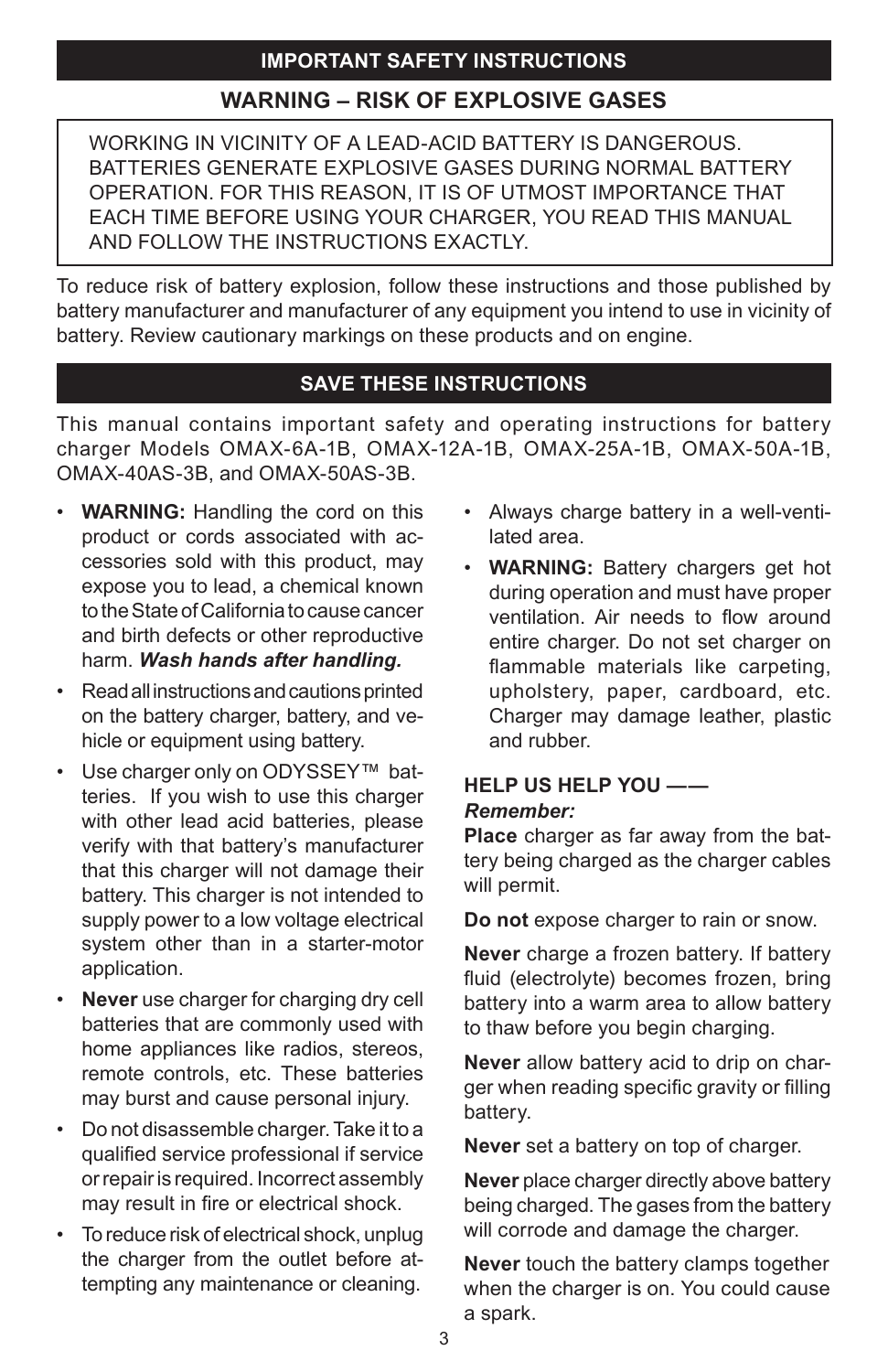**Never** operate charger if it has received a hard blow, been dropped, or otherwise damaged. Take it to a qualified professional for inspection and repair.

**Be sure** to position the charger power cord to prevent it from being stepped on, tripped over, or damaged.

**Never** pull out the plug by the cord when unplugging the charger. Pulling on the cord may cause damage to the cord or the plug.

**Do not** operate the charger if it has a damaged power cord or plug. Have the cord replaced.

# **Personal Safety Precautions**

- **Wear complete eye and clothing protection** when working with lead-acid batteries.
- **Make sure** that someone is within range of your voice to come to your aid if needed while you work with or are near a leadacid battery.
- **Have plenty of fresh water and soap**  nearby for use in case battery acid contacts your eyes, skin, or clothing. If this happens, wash immediately with soap and water. Then get medical attention.
- **Avoid touching your eyes** while working with a battery. Acid particles (corrosion) may get into your eyes. If this occurs, flush eyes immediately with running cold water for at least 10 minutes. Then immediately get medical attention.
- **Never** charge a frozen battery.
- **Remove all personal metal items** from your body such as rings, bracelets, necklaces and watches, while working with a lead-acid battery. A battery can produce a short circuit current high enough to weld a ring (or the like) to metal, causing a severe burn.
- **Take care** not to drop any metal tool or metal object onto the battery. This may result in a spark or short circuit across the battery or another electrical device that may cause an explosion.
- **Always** operate the battery charger in an open, well-ventilated area.
- **Never** smoke or allow a spark or flame in the vicinity of the battery or engine. Batteries generate explosive gases.
- **Neutralize** any acid spills thoroughly with baking soda before attempting to clean up.

# **BEFORE USING YOUR BATTERY CHARGER**

It is important to understand the charger's requirements. This section explains the charger's electrical requirements and how to prepare a battery for charging.

#### **PLUGGING IT IN**

Your charger requires a 120V AC receptacle installed according to all local codes and ordinances.

**GROUNDED OUTLET** 



#### **USING AN EXTENSION CORD**

The use of an extension cord is not recommended. If you must use an extension cord, please make sure that you follow these guidelines:

- Make sure that pins on plug of extension cord are the same number, size, and shape as those of plug on charger.
- Check that the extension cord is properly wired and in good electrical condition.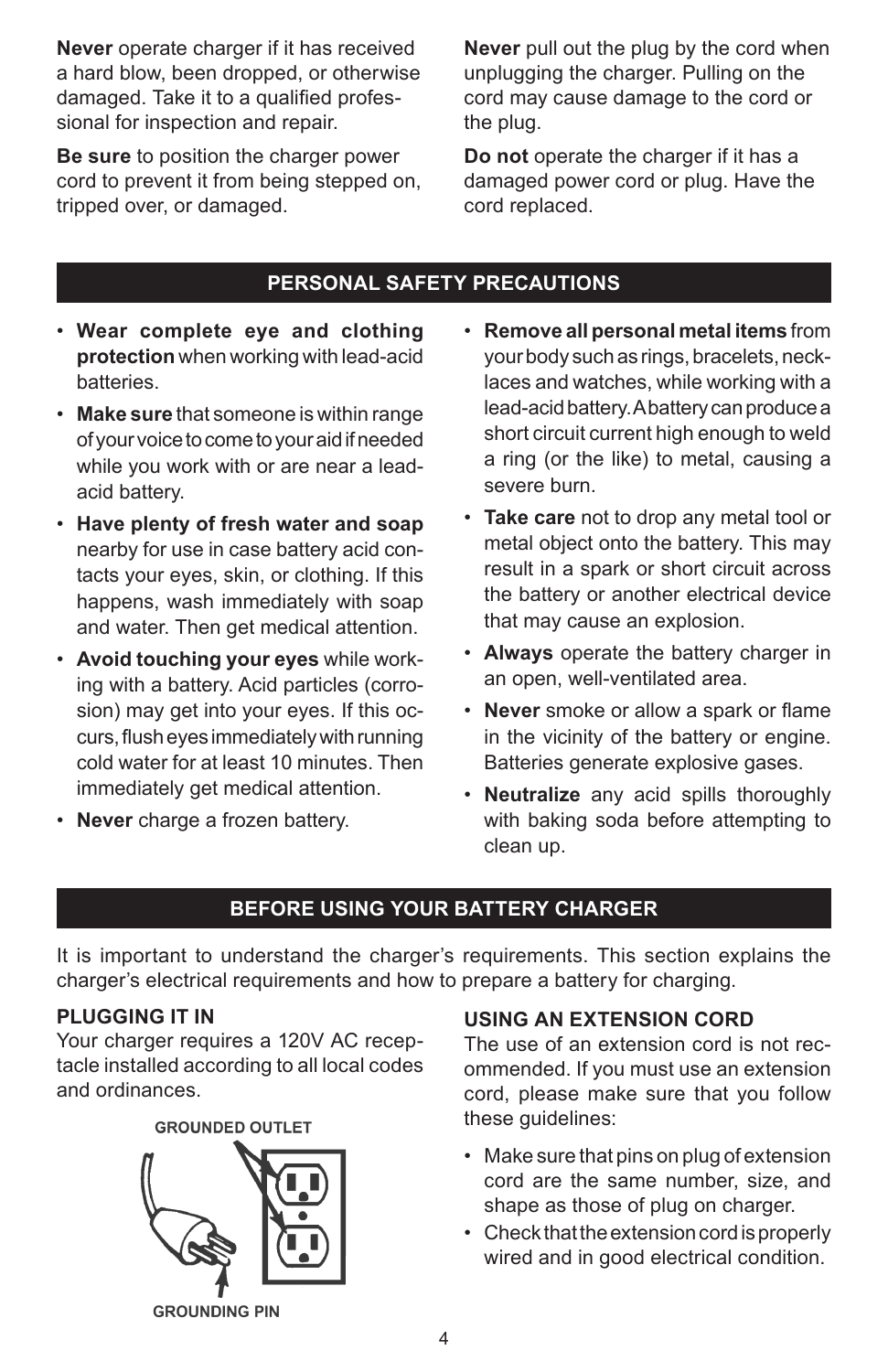• Make sure that the wire size is large enough for its length and for the AC ampere rating, as specified in the chart below.

| <b>MINIMUM RECOMMENDED EXTENSION CORD I</b>         |    |    |            |     |
|-----------------------------------------------------|----|----|------------|-----|
| Length of Cord, in Feet                             | 25 | 50 | 100        | 150 |
| 6A-1B, 12A-1B & 25A-1B<br>AWG* Size of Cord         | 18 | 16 | 12         | 10  |
| 50A-1B, 40AS-3B and<br>50AS-3B<br>AWG* Size of Cord | 16 | 14 | $\vert$ 12 | 10  |

\*AWG=American Wire Gauge

## **VERSATILE QUICK-HARNESS – MODEL OMAX-6A-1B ONLY**

#### **Permanent Ring Connectors**

The ring connectors permanently attach to the battery providing easy access to quickly charge your battery. This application is appropriate for motorcycles, lawn tractors, ATVs and snowmobiles. To permanently attach to a battery, loosen and remove each nut from bolts at battery terminal. Connect the red

POSITIVE ring connector ring to the POSITIVE battery terminal. Connect the black NEGATIVE connector ring to the NEGATIVE battery terminal. Replace and tighten the nuts to secure. Take care to keep both wires and plug away from metal and the engine hood. Connect the end of the charger output cable to the free end of the ring connector cable. Plug the power cord into a 3-prong grounded 120V AC electrical wall outlet.

# **QUICK-DISCONNECT HARNESSES**



# **Preparing your battery to be charged**

It is important that you read and follow these guidelines while you are preparing to charge the battery.

- Make sure that you have an Odyssey™ battery.
- Clean the battery terminals. Be careful to keep corrosion from getting in or around your eyes.
- Wear safety glasses. See additional "Personal Safety Precautions" on page 4.
- Take time to read all of the battery manufacturer's specific precautions, such as removing or not removing vent caps while charging, and recommended rates of charge.
- Be sure that the area around the battery is well ventilated while it is being charged. Gas can be forcefully blown away by using a piece of cardboard or other nonmetallic material as a fan.
- If it is necessary to remove the battery from the vehicle to charge it, always remove the grounded terminal from the battery first. Turn off all vehicle accessories to avoid sparks from occurring.
- **NOTE:** A marine (boat) battery installed in a boat must be removed and charged on shore.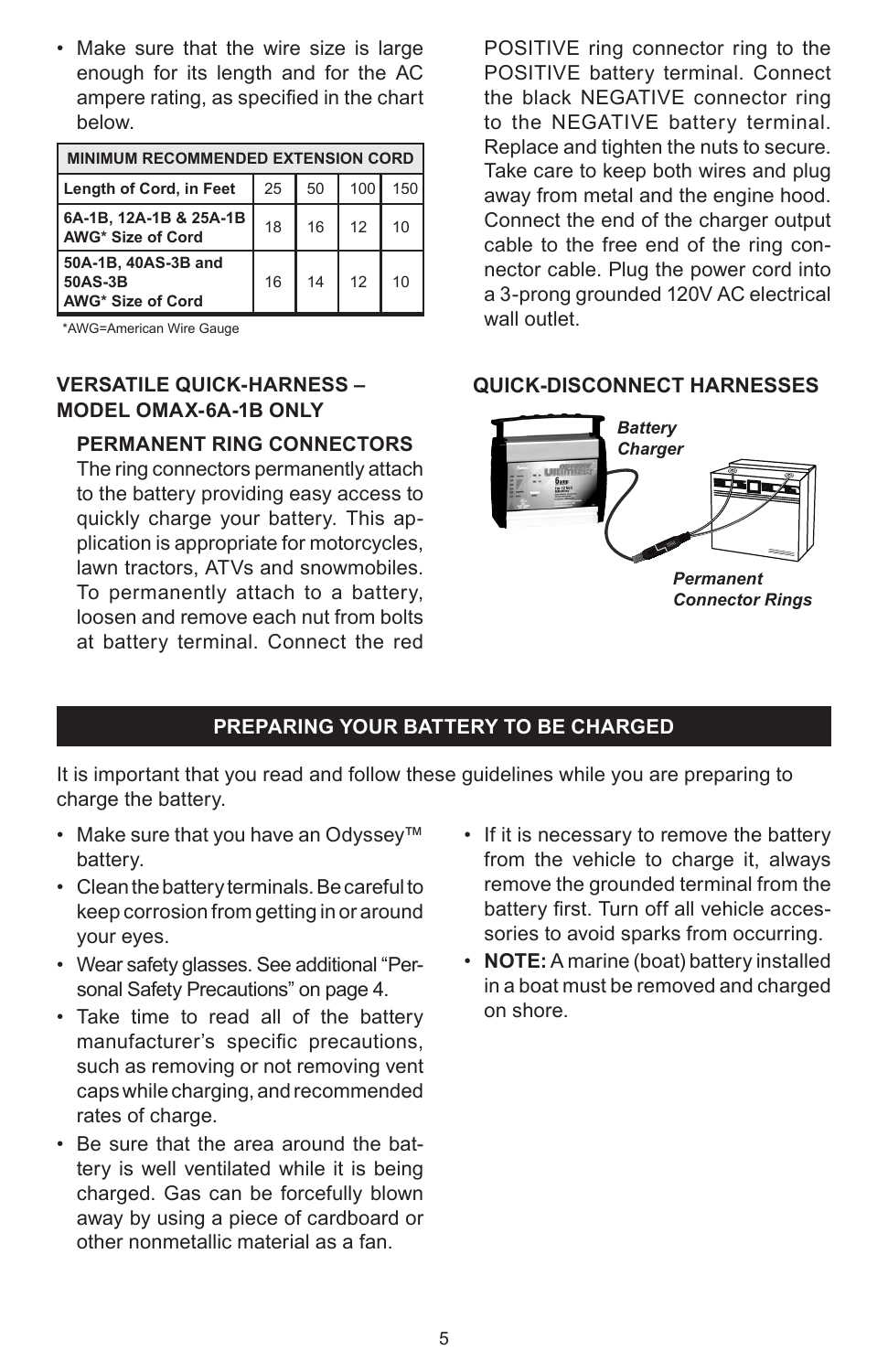**IMPORTANT:** Follow all safety instructions and precautions when charging your battery. Wear complete eye protection and clothing protection. Charge your battery in a well-ventilated area.

### **Charging Battery In The Vehicle:**

- 1. Avoid personal injury by keeping clear of fan blades, belts, pulleys and other engine parts.
- 2. Avoid damaging the charger by keeping the power cord and output cords away from the hood, door or moving engine parts.
- 3. Note the polarity of the battery posts by checking the identification marks on the battery: POSITIVE (POS, P or +) and NEGATIVE (NEG, N or -). The positive post is usually larger than the negative post.
- 4. Identify which battery post is grounded or connected to the chassis. THIS IS NORMALLY THE NEGATIVE POST.



#### **NEGATIVE GROUNDED SYSTEM**

5. **Connecting to a negative-grounded system:** Connect the red (POSITIVE) output clamp to the POSITIVE post of the battery. Rock and twist the clamp back and forth to be sure a solid electrical connection is made. Then connect the black (NEGATIVE) output clamp to a heavy, unpainted metal part of the chassis or engine block, away from the battery (see figure left). DO NOT connect clamp to negative battery post, carburetor, and fuel line or sheet metal part.

**Connecting to a positive-grounded system:** Connect the black (NEGATIVE) output clamp to the NEGATIVE post of the battery. Rock and twist the clamp

back and forth to be sure a solid electrical connection is made. Then connect the red (POSITIVE) output clamp to a heavy, unpainted metal part of the chassis or engine block, away from the battery. DO NOT connect clamp to positive battery post, carburetor, and fuel line or sheet metal part.

- 6. Plug power cord into an AC electrical outlet. The charger will be set to the Tester Mode. If the CHECK (red) LED is on, check for correct cable connections.
- 7. Press the CHARGE button. The CHARGING (yellow) LED should light and the charging process should start.
- 8. To disconnect the charger, unplug its power cord before attempting to disconnect the output clamps. Then, standing away from the battery, remove the output clamp from the chassis or engine block. Finally, remove the output clamp from the battery post.
- 9. Clean and store the charger in a dry location.

**NOTE:** Do not connect one OMAX-40AS-3B or OMAX-50AS-3B sequencing charger to two or more batteries connected in series. If the positive terminal of one battery is connected to the negative terminal of another battery, then they are connected in series and must not be connected to the same OMAX-40AS-3B or OMAX-50AS-3B charger.

# **Charging Battery Removed FROM THE VEHICLE:**

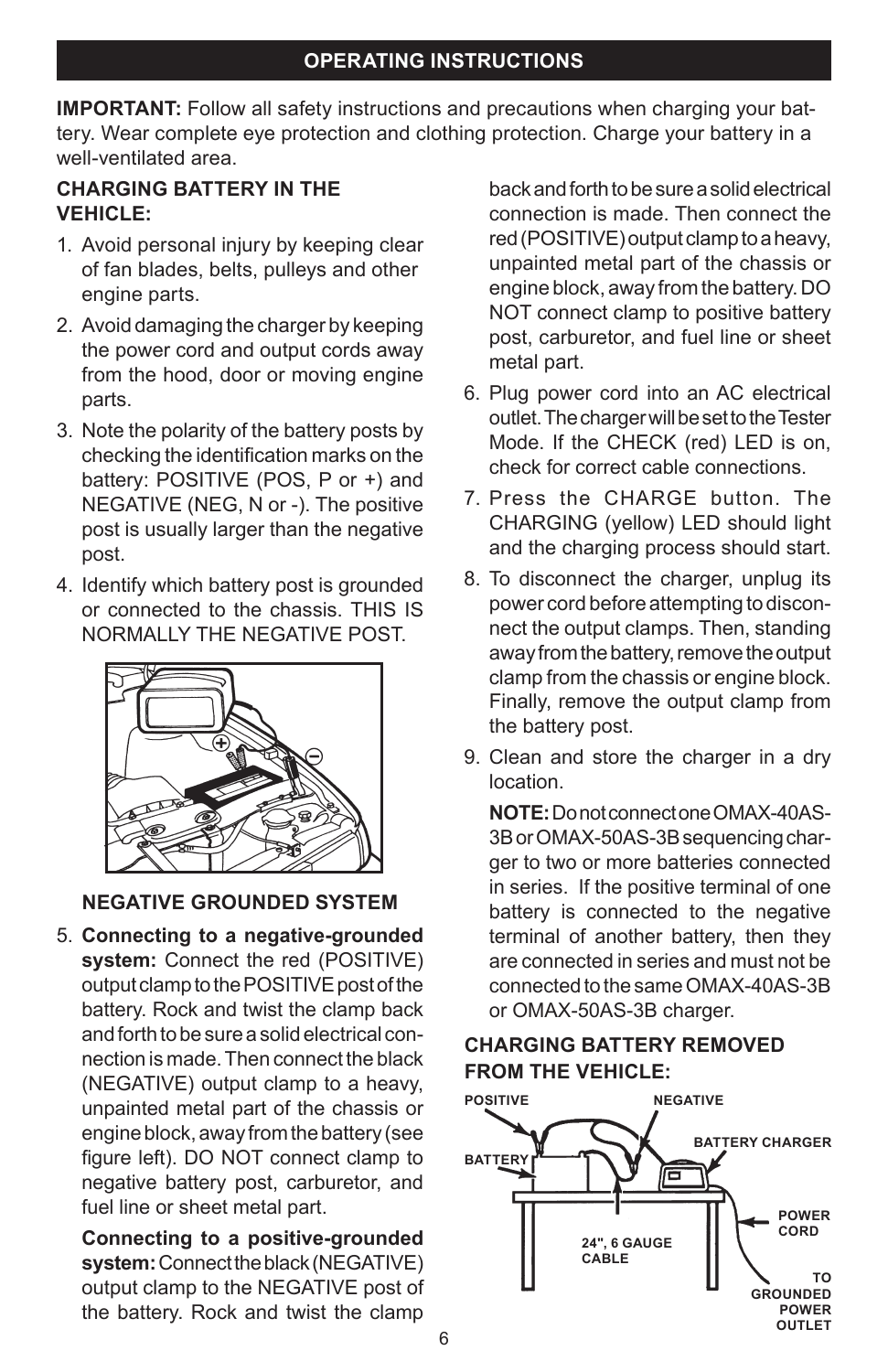- 1. Note the polarity of the battery posts by checking the identification marks on the battery: POSITIVE (POS, P or +) and NEGATIVE (NEG, N or -). The positive post is usually larger than the negative post.
- 2. Attach at least a 24-inch-long, 6-gauge (AWG), insulated battery cable to NEGA-TIVE (NEG, N or -) battery post. Rock and twist the clamp back and forth to be sure a solid electrical connection is made.
- 3. Connect the red (POSITIVE) output clamp to the POSITIVE battery post. Rock and twist the clamp back and forth to be sure a solid electrical connection is made.
- 4. Position yourself as far away from the battery as possible, and then connect the black (NEGATIVE) output clamp to the free end of the cable.
- 5. Plug the power cord into an AC electrical outlet. The charger will be set to the Tester Mode. If the CHECK (red) LED is on, check for correct cable connections.
- 6. Press the CHARGE button. The CHARGING (yellow) LED should light and the charging process should start.
- 7. To disconnect the charger, unplug its power cord before attempting to disconnect the charger clamps. Then, standing away from the battery, remove the output clamp from the NEGATIVE battery post. Finally, remove the output clamp from the POSITIVE battery post.
- 8. Clean and store the charger in a dry location.

**NOTE:** Do not connect one OMAX-40AS-3B or OMAX-50AS-3B sequencing charger to two or more batteries connected in series. If the positive terminal of one battery is connected to the negative terminal of another battery, then they are connected in series and must not be connected to the same OMAX-40AS-3B or OMAX-50AS-3B charger.

**IMPORTANT:** Follow all safety instructions and precautions when charging your battery. Wear complete eye protection and clothing protection. Charge your battery in a well-ventilated area.

#### **CHARGER OPERATION**

The Ultimizer charger is custom designed to safely and quickly charge your ODYS-SEY<sup>™</sup> battery using a three-step profile. It is very important that you not use this charger with any battery other than ODYS-SEY<sup>™</sup> as it can damage other lead acid batteries.

In the first step, called the *bulk phase,* the battery is charged at up to the nominal charge rate (6, 12, 25, 40 or 50 amps) until the voltage reaches about 14.7V. The charger then switches to the second step, called the *absorption phase*.

In this step the charger continues to charge the battery at about 14.7V until either the charge current drops to 100 milliamps or the charger has been in the absorption phase for 4 hours, whichever occurs first.

The charger then enters into the *trickle charge phase* at 13.5-13.8V. The battery can be left connected to the charger indefinitely.

The OMAX-40AS-3B and OMAX-50AS-3B chargers were designed to charge up to and including three 12V batteries in sequence. When charging in sequence, only one of the three banks is on at a time. Every few minutes, the charger will alternate which output is on and which outputs are off. Each output will continue to turn on and off every few minutes as long as more than one bank is set to charge. If only one bank is connected to a battery and turned on, then it will charge continuously.

**NOTE:** Since each bank is on only half or one third of the time during charging, the absorption phase could last 8 or 12 hours instead of only 4 hours.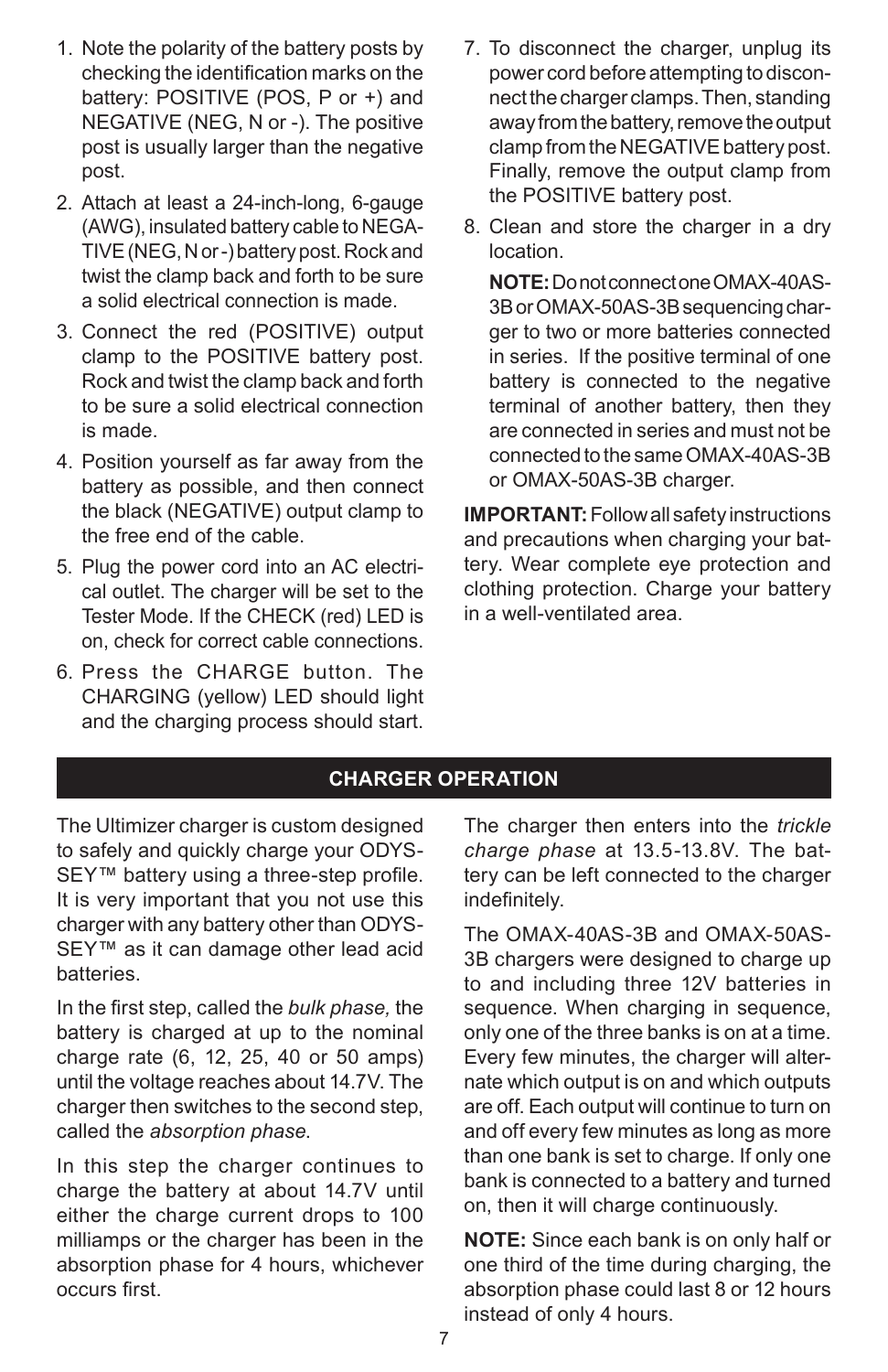

**OMAX-6A-1B CONTROL PANEL**



**OMAX-12A-1B and OMAX-25A-1B CONTROL PANELS**

#### **DISPLAY BUTTON (Models OMAX-12A-1B and OMAX-25A-1B only)**

Press this button to set the function of the digital display to one of the following:

- **BATTERY %:** The digital display shows an estimate of the percent of charge of the battery connected to the charger battery clamps.
- **VOLTAGE:** The digital display shows the voltage at the charger battery clamps in DC volts.

#### **CHARGE BUTTON (Models OMAX-6A-1B, OMAX-12A-1B and OMAX-25A-1B only)**

Press this button to set the charger for one of the following settings:

- **ON**: Activates the charge process and deactivates the tester.
- **• OFF:** Deactivates the charger and activates the tester.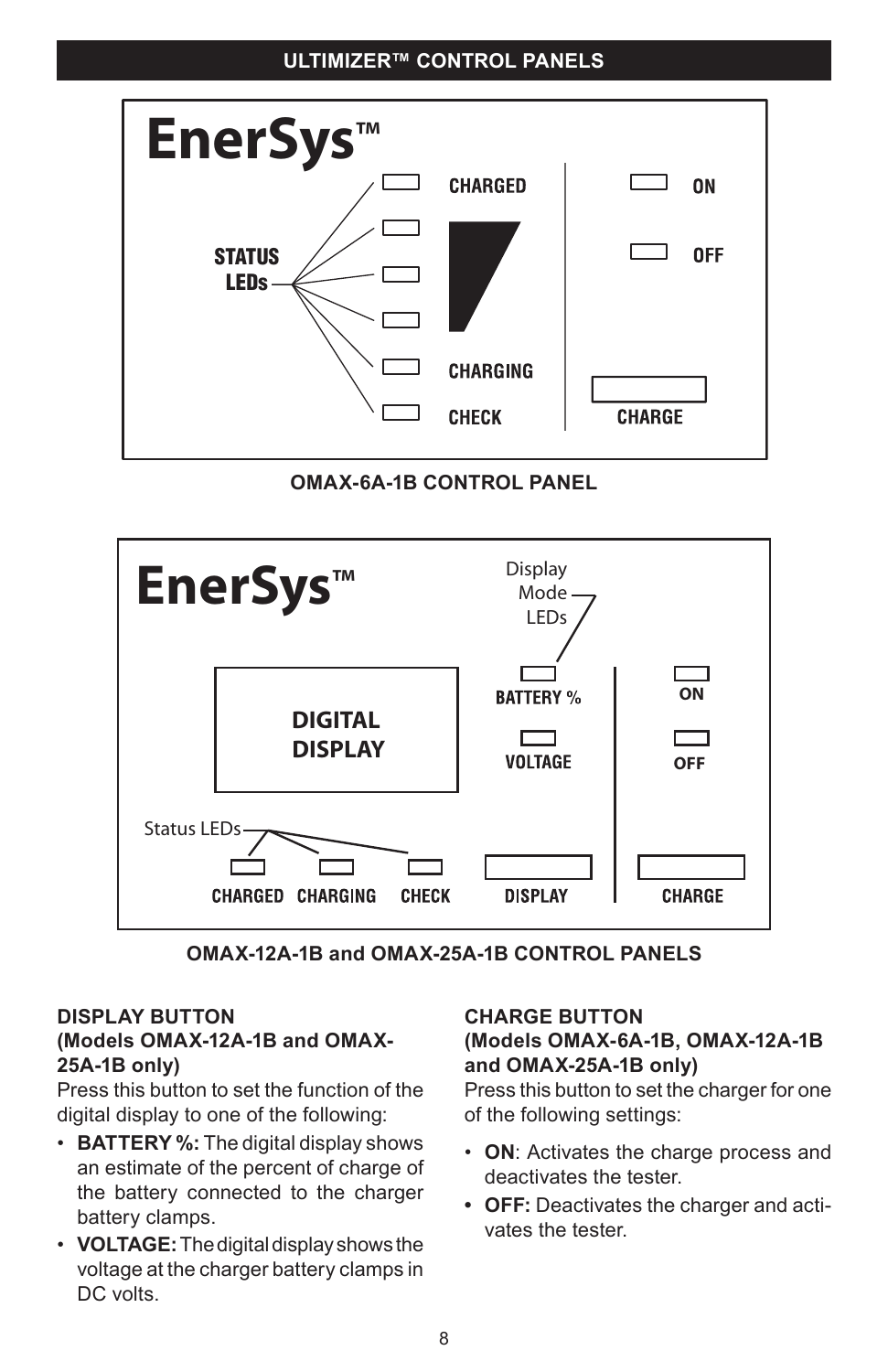# **Ultimizer™ Control Panels (continued)**



**OMAX-40AS-3B and OMAX-50AS-3B CONTROL PANELS**

#### **DISPLAY BUTTON (Models OMAX-50A-1B, OMAX-40AS-3B and OMAX-50AS-3B only)**

Press this button to set the digital display to show one of the following:

- **PERCENT:** An estimate of the percent of charge of the battery connected to the charger battery clamps.
- **VOLTS:** The voltage at the charger battery clamps in DC volts.
- **AMPS:** The charge current provided by the charger in DC amperes.

# **(Models OMAX-40AS-3B and OMAX-50AS-3B only)**

**NOTE:** When one of the LED's in the left column above the DISPLAY button is lit, the value shown on the display is for the battery on BANK1. The LED's in the center column indicate values shown for BANK2. The LED's in the right column indicate values for BANK3.

# **OUTPUT BUTTON (Model OMAX-50A-1B only)**

Press this button to set the charger for one of the following settings:

- ON (CHARGE): Activates the charging process and deactivates the tester.
- OFF (TEST): Deactivates the charger and activates the tester.

#### **BANK1, BANK2, & BANK3 BUTTONS (Models OMAX-40AS-3B and OMAX-50AS-3B only)**

Press this button to set the charger for one of the following settings:

- CHARGE: Activates the charging process and deactivates the tester for the bank indicated on the button.
- TEST: Deactivates the charger and activates the tester for the bank indicated on the button.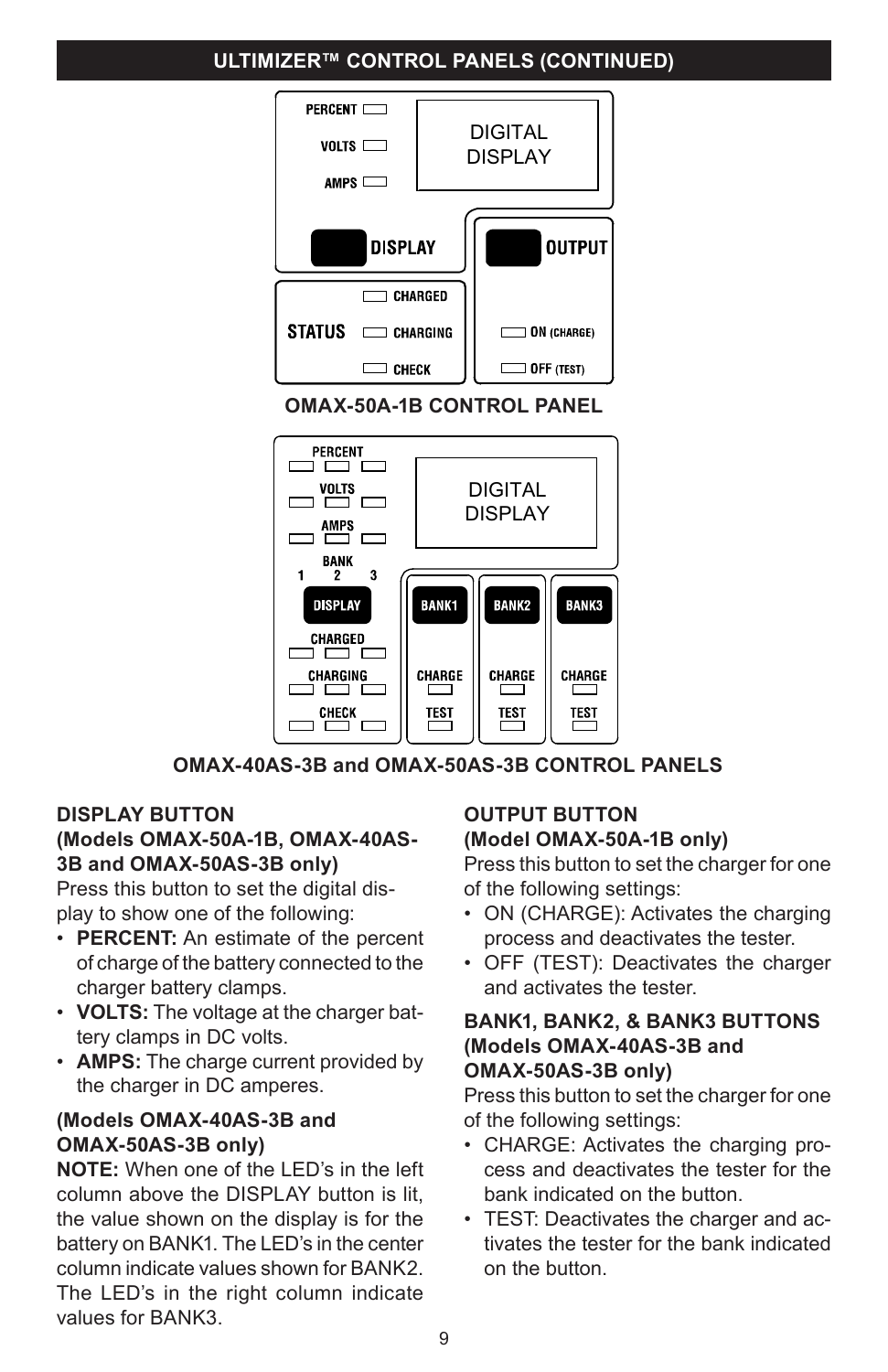

**OMAX-6A-1B CONTROL PANEL GUIDE**

OMAX-6A-1B CONTROL PANEL GUIDE

O indicates an LED that is on continuously. O indicates an LED that is on continuously. B indicates an LED that blinks on and off. B indicates an LED that blinks on and off.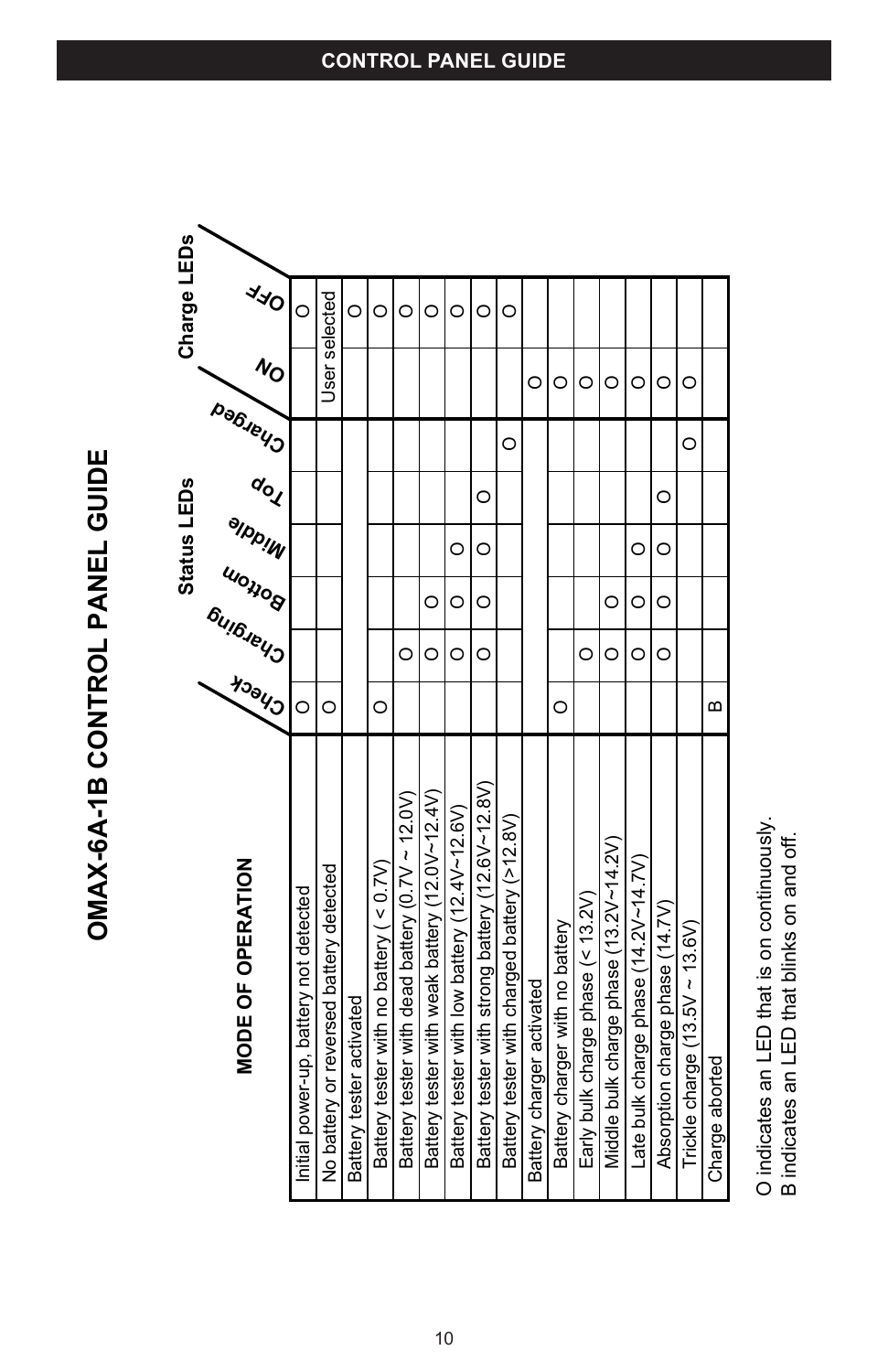| :<br>(                    |
|---------------------------|
| .<br> <br> <br> <br> <br> |
| $\frac{1}{4}$             |
| -<br>-<br>-<br>-<br>-     |
| ֧֦֧֝֬ <sup>֚</sup>        |
| i                         |
| ֧֞֜<br>ć                  |

| <b>MODE OF OPERATION</b>                      |   | TUIBJELLO | <b>Dela</b> | <b>BENOT</b><br><b>Maneg</b> | $v_{\rm C}$ |               | Display<br>Digital      |
|-----------------------------------------------|---|-----------|-------------|------------------------------|-------------|---------------|-------------------------|
| Initial power-up, battery not detected        |   |           |             |                              |             |               | o<br>O                  |
| No battery or reversed battery detected       |   |           |             | User selected                |             | Jser selected | 0% or 0.0V              |
| Battery tester activated                      |   |           |             |                              |             |               | $0 - 100%$              |
| Battery tester with charged battery           | c |           |             |                              |             |               | 100%                    |
| Battery tester with no battery                |   |           |             |                              |             |               | ŏ°o                     |
| Voltage meter activated                       |   |           |             |                              |             | Jser selected | $0.0 - 17.0V$           |
| Charge activated with battery detected        |   |           |             | Jser selected                | C           |               | $XX\%$ or $XX \times V$ |
| Charge complete - Trickle Charge Mode started |   |           |             | Jser selected                |             |               | $100\%$ or xx.xV        |
| Desulfation mode activated                    |   | ≃         |             | Jser selected                |             |               | 15% or 16V              |
| Charge aborted                                |   |           | ≃           |                              |             |               | 18.8(B)                 |

O indicates an LED that is on continuously.<br>B indicates an LED that blinks on and off. O indicates an LED that is on continuously.

B indicates an LED that blinks on and off.

# **Control panel guide**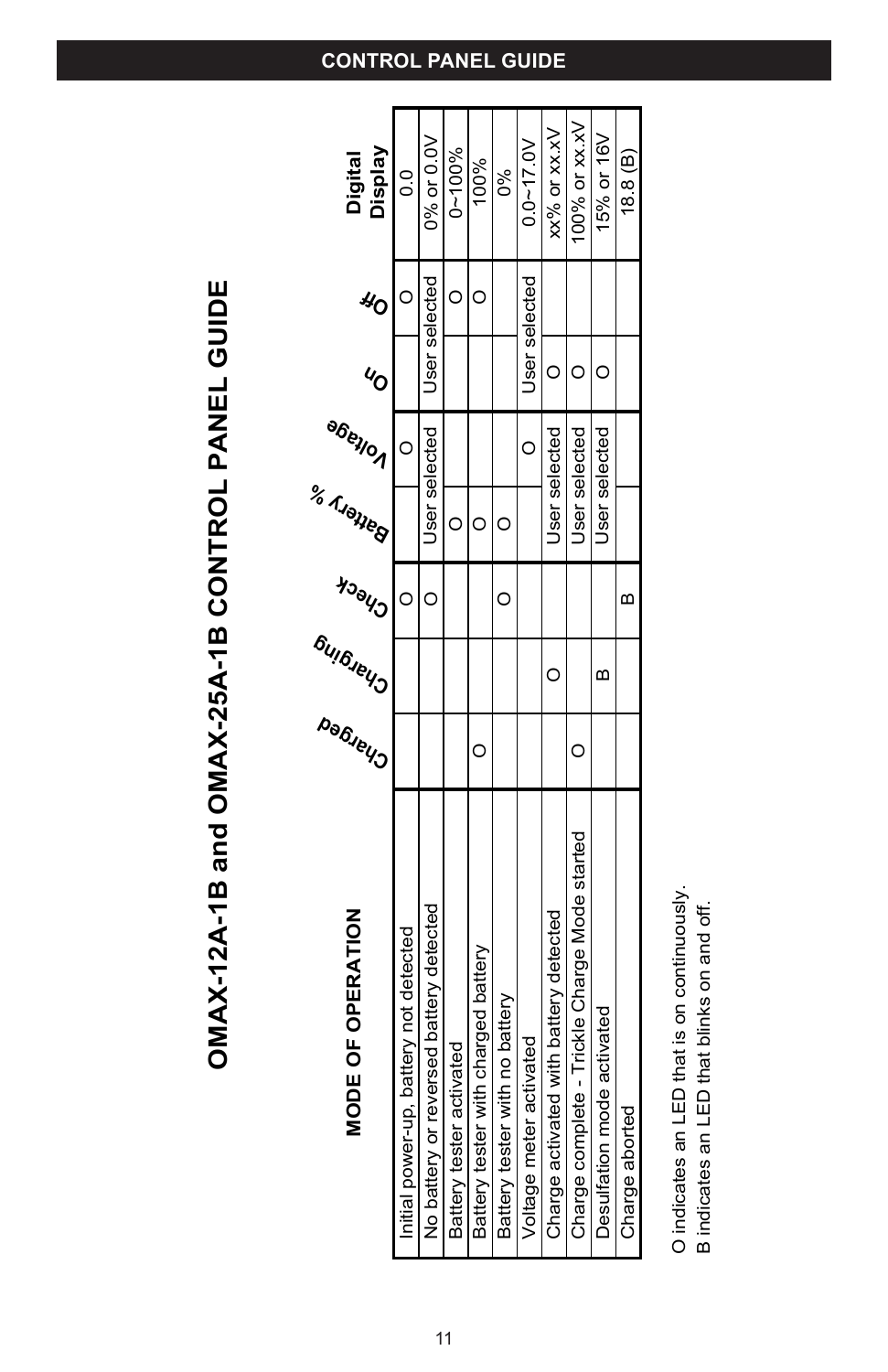| <b>OMAX-50A-1B CONTROL PANEL GUIDE</b>    |               |              |                |         |          |                               |         |               |                                         |
|-------------------------------------------|---------------|--------------|----------------|---------|----------|-------------------------------|---------|---------------|-----------------------------------------|
|                                           |               |              | <b>DISPLAY</b> |         |          | <b>STATUS</b>                 |         | <b>OUTPUT</b> |                                         |
|                                           |               |              |                |         |          |                               |         |               |                                         |
|                                           |               |              |                |         |          |                               |         |               |                                         |
| <b>MODE OF OPERATION</b>                  | <b>IN3OUS</b> | <b>SITON</b> | SdWP           | O3ONVHO |          | J <sub>CHECK</sub><br>Julions |         | US3U JAO      | Digital<br>Display                      |
| Initial power-up, battery not detected    |               | O            |                |         |          |                               |         |               | $\frac{0}{0}$                           |
| Initial power-up, battery detected        |               | O            |                |         |          |                               |         | O             | ~16.9<br>$\overline{c}$                 |
| PERCENT display selected:                 |               |              |                |         |          |                               |         |               |                                         |
| OFF selected, charged battery detected    | O             |              |                | O       |          |                               |         | O             | $\overline{00}$                         |
| OFF selected, discharged battery detected | O             |              |                |         |          |                               |         | O             | $-99$                                   |
| OFF selected, no battery detected         | O             |              |                |         |          | O                             |         | $\circ$       | $\circ$                                 |
| Charging, Desulfation activated           | O             |              |                |         | œ        |                               | O       |               | $1 - 75$                                |
| Charging not complete                     | O             |              |                |         | O        |                               | $\circ$ |               | $\sim 99$                               |
| Charge complete (Maintain Mode)           | O             |              |                | O       |          |                               | O       |               | $\overline{00}$                         |
| VOLTS display selected:                   |               |              |                |         |          |                               |         |               |                                         |
| Less than 0.1 volts at clamps             |               | O            |                |         |          | O                             |         | EITHER        | $\frac{0}{0}$                           |
| 0.1 to 16.9 volts at clamps               |               | O            |                | $\ast$  | ¥        |                               |         | EITHER        | $0.1 - 16.9$                            |
| More than 17.0 volts at clamps            |               | $\circ$      |                | ×       | ×        |                               |         | EITHER        | ಕ                                       |
| Charging, Desulfation activated           |               | $\circ$      |                |         | $\omega$ |                               | O       |               | $12.0 - 15.1$                           |
| Charging, Buk stage                       |               | O            |                |         | O        |                               | O       |               | $0.1 - 14.6$                            |
| Charging, Absorption stage                |               | O            |                |         | O        |                               | O       |               | $14.6 - 14.8$                           |
| Charge complete (Maintain Mode)           |               | O            |                | O       |          |                               | O       |               | $13.5 - 14.6$                           |
| AMPS display selected:                    |               |              |                |         |          |                               |         |               |                                         |
| OFF selected (not charging)               |               |              | O              |         |          |                               |         | Ō             | UFF                                     |
| ON selected, charging paused              |               |              | $\circ$        |         | O        |                               | O       |               | $\overline{0}$                          |
| Charging, Desulfation activated           |               |              | O              |         | Б        |                               | O       |               | 50.2<br>or 0.4 $\sim$<br>$\overline{C}$ |
| Charging, less than 0.4A                  |               |              | O              |         | $\circ$  |                               | O       |               | $\overline{C}$                          |
| Charging, more than 0.4A                  |               |              | O              |         | $\circ$  |                               | O       |               | $0.4 - 52.5$                            |
| Charge complete (Maintain Mode)           |               |              | O              | O       |          |                               | O       |               | 0.0 or LO                               |
| Charging aborted                          |               |              |                |         |          | B                             |         |               | 8.8.8(B)                                |
|                                           |               |              |                |         |          |                               |         |               |                                         |

B indicates an LED that blinks on and off. indicates an LED that is on continuously. B indicates an LED that blinks on and off.

\*indicates an LED that could be on or off.

O

**Control panel guide**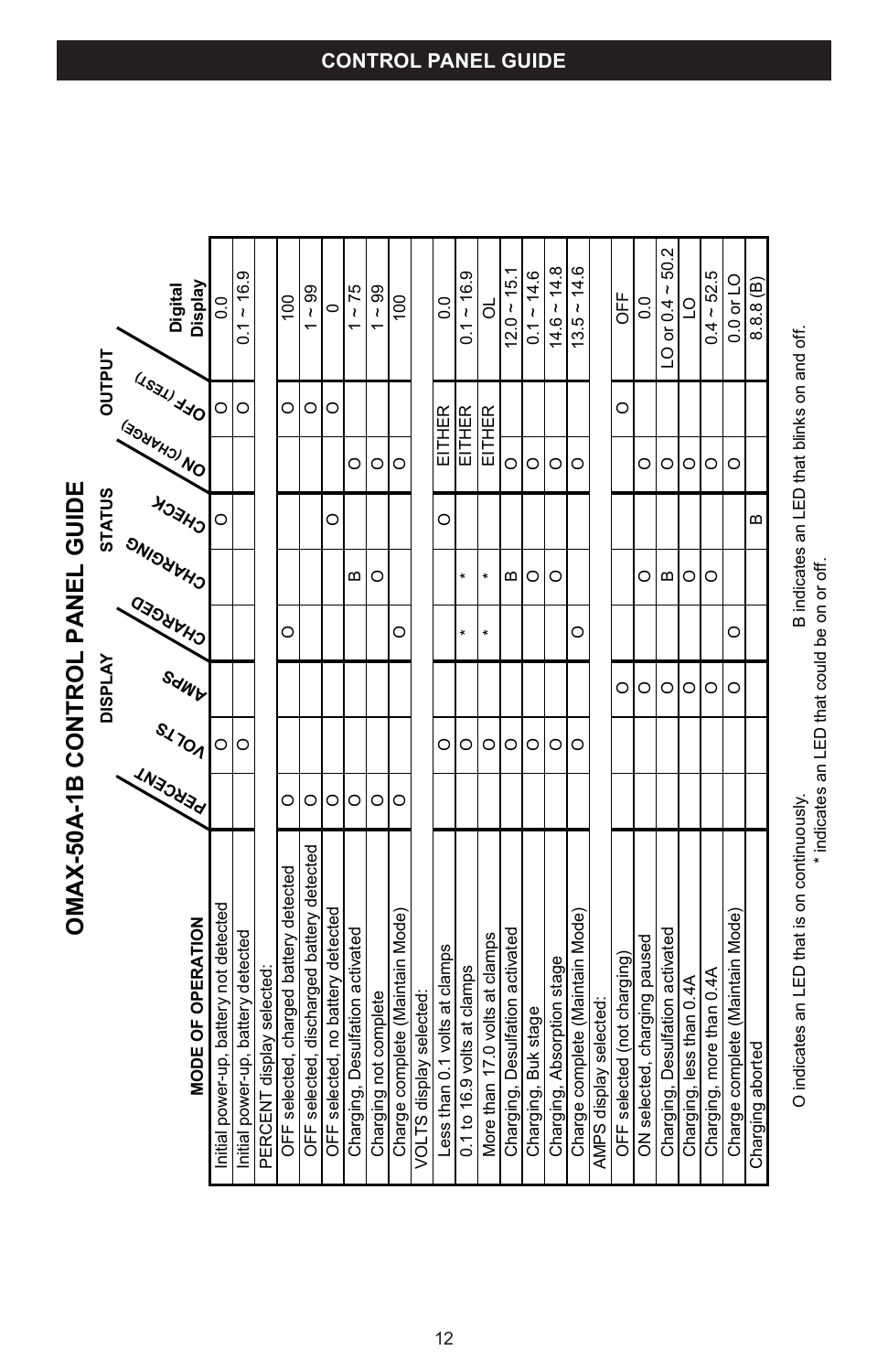**O M AX-4 0 A S-3 B & O** </del> **AX-5 0 A S-3 B**  $\mathbf{\mathbf{c}}$ **O N T R O L P A N E L G UID E**

| <b>MODE OF OPERATION</b>                               | <b>INSOUT</b> | <b>SLIDA</b> | SdWb    | OHARGED | SNISYWAS | <b>HOSHO</b> | <b>BANKIOE</b> | <b>Lear</b>                                 | Digital<br>Display                     |
|--------------------------------------------------------|---------------|--------------|---------|---------|----------|--------------|----------------|---------------------------------------------|----------------------------------------|
| nitial power-up, battery not detected                  |               | O            |         |         |          | $\circ$      |                | O                                           | $\overline{0}$                         |
| Initial power-up, battery detected                     |               | O            |         |         |          |              |                | O                                           | $0.1 - 16.9$                           |
| PERCENT display selected:                              |               |              |         |         |          |              |                |                                             |                                        |
| TEST selected, charged battery detected                | O             |              |         | O       |          |              |                | O                                           | $\overline{00}$                        |
| TEST selected, discharged battery detected             | O             |              |         |         |          |              |                | O                                           | $\frac{8}{3}$                          |
| TEST selected, no battery detected                     | O             |              |         |         |          | O            |                | $\circ$                                     | $\circ$                                |
| Charging, Desulfation activated                        | O             |              |         |         | m        |              | O              |                                             | $~\sim 75$                             |
| Charging not complete                                  | O             |              |         |         | O        |              | O              |                                             | $\frac{8}{3}$                          |
| Charge complete (Maintain Mode)                        | O             |              |         | O       |          |              | O              |                                             | $\overline{00}$                        |
| VOLTS display selected:                                |               |              |         |         |          |              |                |                                             |                                        |
| Less than 0.1 volts at clamps                          |               | O            |         |         |          | $\circ$      |                | EITHER                                      | $\frac{0}{0}$                          |
| 0.1 to 16.9 volts at clamps                            |               | O            |         | ¥       | ¥        |              |                | EITHER                                      | $0.1 - 16.9$                           |
| More than 17.0 volts at clamps                         |               | O            |         | ¥       | $\ast$   |              |                | EITHER                                      | ಠ                                      |
| Charging, Desulfation activated                        |               | O            |         |         | B        |              | O              |                                             | $12.0 - 15.1$                          |
| Charging, Buk stage                                    |               | O            |         |         | O        |              | O              |                                             | $0.1 - 14.6$                           |
| Charging, Absorption stage                             |               | O            |         |         | O        |              | O              |                                             | ~14.8<br>14.6                          |
| Charge complete (Maintain Mode)                        |               | O            |         | O       |          |              | O              |                                             | $13.5 - 14.6$                          |
| AMPS display selected:                                 |               |              |         |         |          |              |                |                                             |                                        |
| TEST selected (not charging)                           |               |              | O       |         |          |              |                | O                                           | <b>OFF</b>                             |
| CHARGE selected, charging paused                       |               |              | O       |         | O        |              | O              |                                             | $\frac{0}{0}$                          |
| Charging, Desulfation activated                        |               |              | O       |         | B        |              | $\circ$        |                                             | 50.2<br>or $0.4 \sim$<br>$\bar{\circ}$ |
| Charging, less than 0.4A                               |               |              | O       |         | $\circ$  |              | O              |                                             | $\overline{O}$                         |
| Charging, more than 0.4A                               |               |              | O       |         | O        |              | O              |                                             | $0.4 - 52.5$                           |
| Charge complete (Maintain Mode)                        |               |              | $\circ$ | O       |          |              | O              |                                             | 0.0 or LO                              |
| Charging aborted                                       |               |              |         |         |          | Б            |                |                                             | $8.8.8$ (B)                            |
| NOTE: The table above applies for each of the 3 banks. |               |              |         |         |          |              |                | B indicates an LED that blinks on and off.  |                                        |
| O indicates an LED that is on continuously.            |               |              |         |         |          |              |                | * indicates an LED that could be on or off. |                                        |

13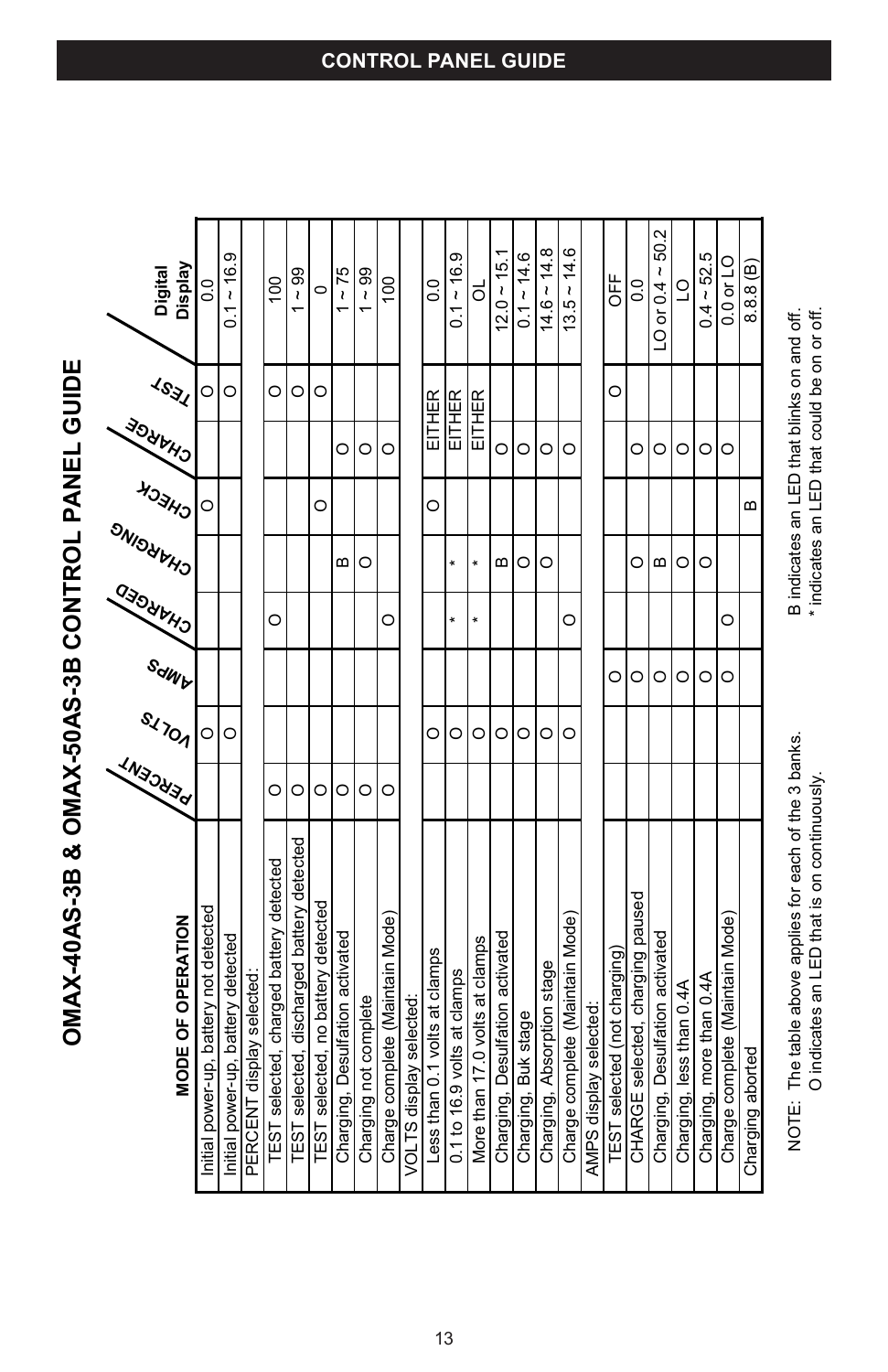# **OVERVIEW**

# **(Model OMAX-6A-1B only)**

The OMAX-6A-1B uses the six Status LEDs to indicate the battery's relative charge. See the OMAX-6A-1B Control Panel Guide (page 9) for details.

#### **(All Models except OMAX-6A-1B)**

The charger has a built-in battery tester that displays either an accurate battery voltage or an estimate of the battery's relative charge based on the battery voltage and a scale set by the Battery Council International.

# **(Model OMAX-50A-1B only)**

The charger will show "OFF" on the digital display when AMPS is selected and the charger is set to OFF (TEST).

#### **(Models OMAX-40AS-3B and OMAX-50AS-3B only)**

The charger will show "OFF" on the digital display when AMPS is selected for a bank that is set to TEST.

# **TESTING SEQUENCE**

There are three basic steps required to use the charger as a battery tester.

- 1. Connect the charger battery clamps to the battery. Be sure to follow all of the precautions listed under "OPERATING INSTRUCTIONS".
- 2. Connect the charger power cord to a 120V AC electrical outlet. Again, be sure to follow all of the precautions listed under "OPERATING INSTRUCTIONS".
- 3. Read the Status LED's or the voltage on the digital display. If desired, press the DISPLAY button to set the tester for "Battery %" or "Percent" (depending on the model) and read the battery percent.

# **(Models OMAX-40AS-3B and OMAX-50AS-3B only)**

If necessary, press the display button to select the voltage or percent for the desired bank (1, 2, or 3).

# **TESTER AND CHARGER**

When first plugged in, the charger operates only as a tester, not as a charger. To continue to use it as only a tester, avoid pressing the CHARGE button (OUTPUT button for OMAX-50A-1B).

#### **(Models OMAX-40AS-3B and OMAX-50AS-3B only)**

When first plugged in, each bank operates as a tester, not a charger. To continue to use a bank as only a tester, avoid pressing the button for that bank (BANK1, BANK2, or BANK3).

# **POWER-UP IDLE TIME LIMIT**

If no button is pressed within ten minutes after the charger is first powered up, the charger will automatically switch from tester to charger, if a battery is connected properly. The same applies to each bank of the OMAX-40AS-3B and OMAX-50AS-3B.

#### **TESTER WITHOUT TIME LIMIT (All models except OMAX-6A-1B)**

If the DISPLAY button is pressed within the first ten minutes after the charger is powered up, the charger will remain a tester (not a charger) indefinitely, unless the charge button is pressed.

# **TESTING AFTER CHARGING**

After the charger has been changed from tester to charger (by selecting CHARGE or OUTPUT), it can be changed back to tester by pressing the CHARGE or OUTPUT button. The same applies to each bank of the OMAX-40AS-3B and OMAX-50AS-3B.

# **TESTER STATUS LEDs**

When the charger is operating as a battery tester, the status LEDs light under the following conditions.

- The CHARGED (green) LED will light if a fully charged battery is tested.
- The CHARGING (yellow) LED does not light in the battery test mode. NOTE: See page 10 for Model OMAX-6A-1B.
- The CHECK (red) LED will light if a battery is not properly connected.
- When the tester display mode is set to voltage, none of the Status LEDs light. (Not available for Model OMAX-6A-1B).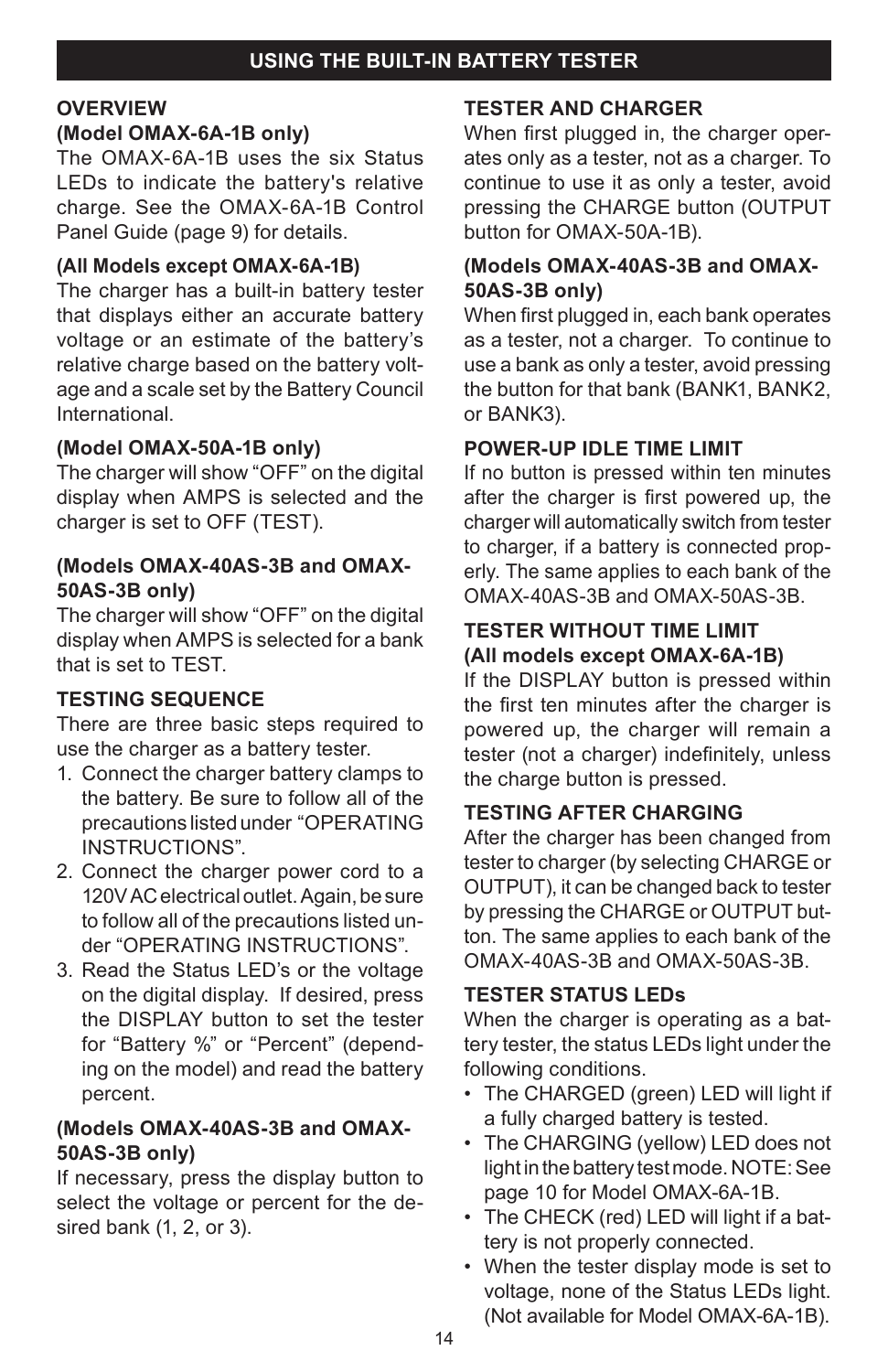The notes above apply for the status LEDs of each bank of the OMAX-40AS-3B and OMAX-50AS-3B.

#### **INITIAL PERCENT CALCULATION (All Models except OMAX-6A-1B)**

When a percent is calculated for the first time after connecting a battery, the digital display will show dashes ("- - -" or "- -" depending on the model) for several seconds while the tester analyzes the battery.

## **NOTES FOR TESTING PERCENT (All Models except OMAX-6A-1B)**

A recently charged battery could have a temporarily high voltage due to what is known as "surface charge". The voltage of such a battery will gradually drop during the period immediately after the charging system is disengaged. Consequently, the tester could display inconsistent values for such a battery. For a more accurate reading, the surface charge should be removed by temporarily creating a load on the battery, such as by turning on lights or other accessories for about 1 minute.

The percent ranges from 0 to 100.

The battery tester is only designed to test 12V batteries. Testing a device with a rapidly changing voltage could yield unexpected or inaccurate results.

#### **using your battery charger**

#### **OVERVIEW**

Using the battery charger is very simple. First, connect the battery and AC power following the precautions listed under "OPERATING INSTRUCTIONS". Then push the CHARGE, OUTPUT, or BANK button (depending on the model) to start the charging process. The charger will then do everything automatically. This section explains a few details.

**CHARGING:** If the charger does not detect a properly connected battery, the CHECK (red) LED will light continuously until a battery is detected. Charging will not begin while the CHECK LED is on. When charging begins, the CHARGING LED will be lit. The same is true for each bank of the OMAX-40AS-3B and OMAX-50AS-3B.

**ABORTED CHARGE:** If charging can't be completed normally, charging will be aborted. When charging is aborted, the charger's output is shut off and the red CHECK LED and digital display (if present) blink on and off. In that state, the charger ignores all buttons. To reset from after an aborted charge, either disconnect the battery or unplug the charger. For the OMAX-40AS-3B and OMAX-50AS-3B, only the red CHECK LED for the bank that aborted will blink. To reset an aborted

bank without affecting the other banks, disconnect the clamps for the aborted bank from the battery.

#### **DESULFATION MODE:**

#### **(All Models except OMAX-6A-1B)**

If a battery is left discharged for an extended period, it could become sulfated and not accept a normal charge. If the charger detects a sulfated battery, the charger will switch to a special mode of operation designed for such batteries. Activation of the special desulfation mode is indicated by blinking the CHARGING LED. If successful, normal charging will resume after the battery is desulfated. The CHARGING LED will then stop blinking and light continuously. Desulfation could take up to 10 hours. If desulfation fails, charging will be aborted and the CHECK (red) LED will blink.

**COMPLETION OF CHARGING:** Charge completion is indicated by the CHARGED (green) LED; when lit, the charger has stopped charging and switched to the trickle charge mode of operation.

**TRICKLE CHARGE MODE**: When the CHARGED (green) LED is lit, the charger has started this mode. The battery can be left connected to the charger indefinitely without hurting the battery.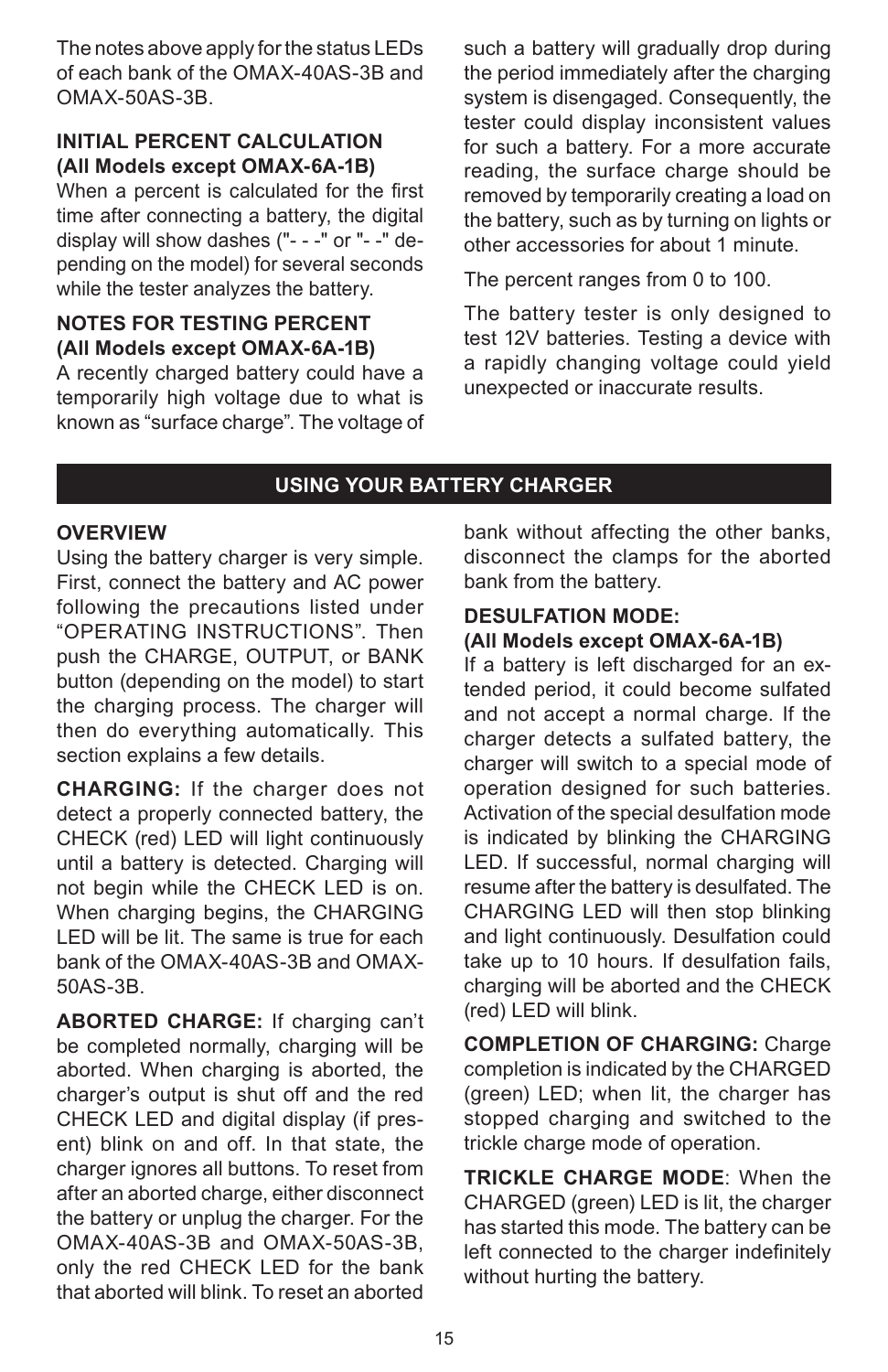#### **GENERAL CHARGING NOTES:**

The voltage displayed during charging is the charging voltage and usually will be higher than the battery's resting voltage.

#### **(Model OMAX-25A-1B only)**

The charger is designed to control its cooling fan for efficient operation. Consequently, it is normal for the fan to start and stop when maintaining a fully charged battery. The fan does not normally run in Tester Mode.

#### **(Models OMAX-50A-1B, OMAX-40AS-3B, and OMAX-50AS-3B only)**

When the display is set to show AMPS, the number shown should not be treated as a precise measurement. However, it can be used to monitor the charging progress (see BATTERY PERCENT AND CHARGE TIME).

# **battery percent and charge time**

This charger adjusts the charging time in order to charge the battery completely, efficiently and safely. The microprocessor automatically makes the necessary decisions. However, this section includes guidelines that can be used to estimate charging times.

The duration of the charging process depends on three factors:

- 1. **Battery State** If a battery has only been slightly discharged, it can be charged in less than a few hours. The same battery could take up to 10 hours if very weak. The battery state can be estimated by using the built-in tester (see page 14). The lower the reading the longer charging will take.
- 2. **Battery rating** A higher rated battery will take longer to charge than a lower rated battery under the same conditions. A battery is rated in ampere-hours (AH), reserve capacity (RC) and cold cranking amps (CCA). The lower the rating the faster the battery will be charged.
- 3. **Charge rate**  The charge rate is measured in amps. After the charging process has started, the digital display can be used to determine charging progress by selecting the percent mode. (All Models except OMAX-6A-1B).

**NOTE:** For the OMAX-6A-1B, the Status LEDs can be used to determine the charging progress.

There are some important facts to keep in mind when charging a battery.

### **NOTE: Model OMAX-6A-1B only.**

• When the top yellow Status LED is lit, the battery has already been charged at least as much as by most other battery chargers.

#### **Note: All Models except OMAX-6A-1B.**

- When the digital display indicates 77% charged, the battery has been charged enough to start most vehicles and has already been charged as much as by many other battery chargers.
- When the digital display indicates 85% charged, the battery has already been charged at least as much as by most other battery chargers.
- The percent shown in tester mode is an estimate based on the battery voltage and a scale set by the Battery Council International. The percent shown in charger mode is an estimate of the relative charge in the battery compared to the charge it should have if the charging process is allowed to complete.
- The percent shown in tester mode can be used to estimate the relative charge time. The lower the percent shown, the longer the charge time for a given battery.
- The percent shown in charger mode is an indication of the relative progress of the charging process. The higher the percent displayed, the less charge time remains.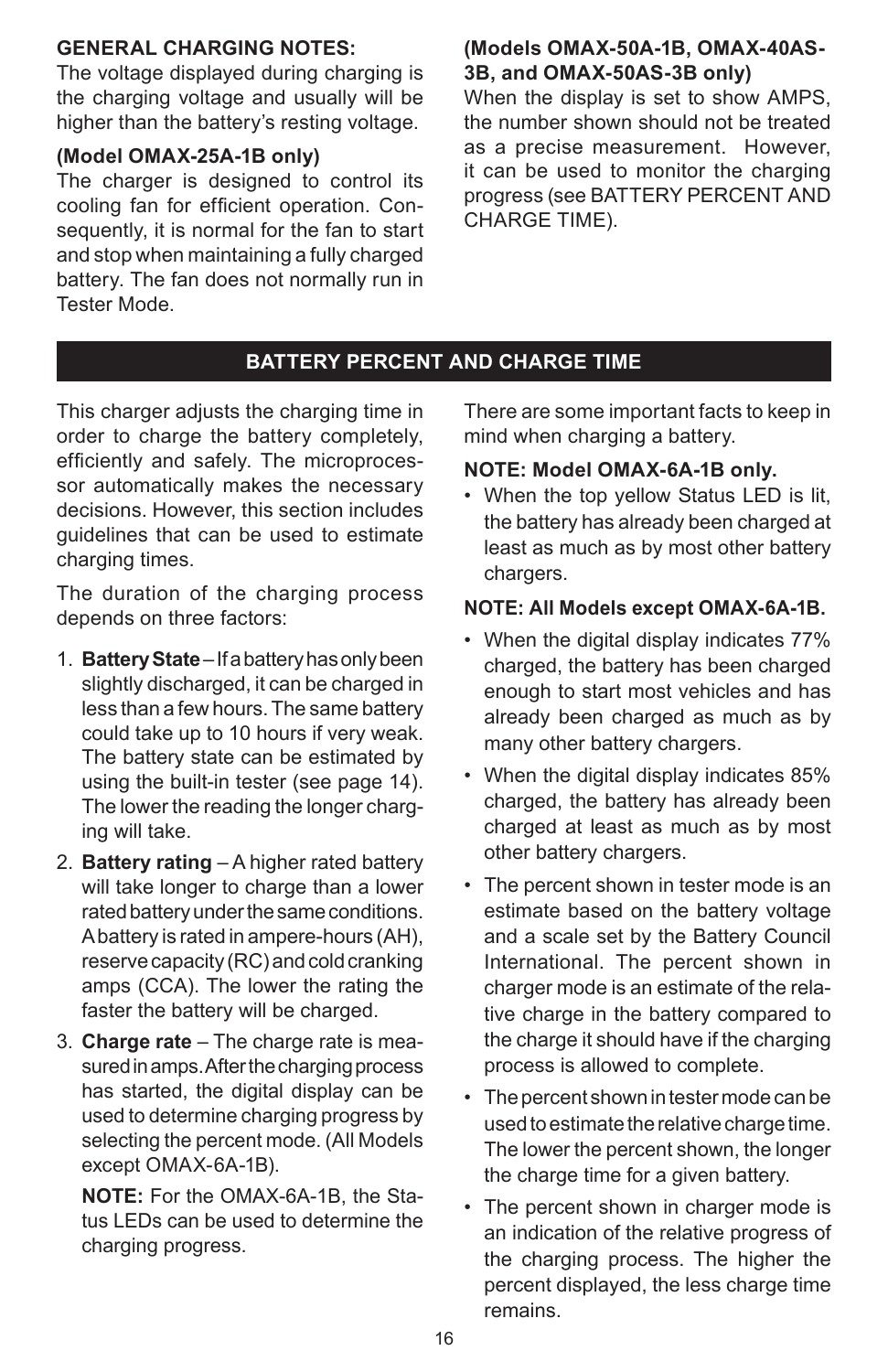• The more a battery is discharged, the faster it absorbs charge from a charger. That means that the percent increases faster at the beginning of the charging process than at the end. In other words, it takes longer for the battery to absorb the last few percent of charge than the first several percent.

#### **NOTE: Models OMAX-50A-1B, OMAX-40AS-3B, and OMAX-50AS-3B only.**

- The AMPS value displayed is an estimate of the charge rate and can be used to monitor the charging progress. The AMPS display should not be treated as precise measurement.
- When the charging process starts, the charge rate will be very low and then gradually increase until the maximum charge rate is reached.
- The charge rate may be less than the charger's maximum, if the battery being charged is small or only partially discharged.
- After the charge rate and AMPS value displayed have stopped increasing, the percent will increase and the charge rate will decrease as the charging process gets closer to completion.
- When the charge rate is very low, the display will show "LO" (instead of a number) when set for AMPS. That usually indicates that charging is nearly complete (except at the very beginning of charging).
- If the desulfation mode has been activated, the AMPS display might increase instead of decrease as the battery starts to accept charge.

#### **NOTE: Models OMAX-40AS-3B and OMAX-50AS-3B only.**

• If two or three batteries are being charged (one battery per bank), they are being charged sequentially (see CHARGER OPERATION on page 7). In that case, the AMPS displayed for each bank will be 0.0 when one of the other banks is receiving current.

# **know your charger**

Read this entire manual before using your charger. The items below are additional features of your charger.

# **Relay**:

#### **(All Models except OMAX-25A-1B)**

Your charger is equipped with a relay. This device turns the charge current on and off to the battery. It is normal to occasionally hear a clicking sound when the relay is turned on or off.

#### **Fan**:

#### **(Model OMAX-25A-1B only)**

It is normal for the fan to be on while the charger is charging (as long as the voltage is above 9V). The fan is normally off at other times but may cycle on and off due to temperature or other conditions (See Overtemperature Protection). Keep the area near the charger clear of obstructions to allow the fan to operate efficiently.

#### **Overtemperature Protection**: **(All Models except OMAX-6A-1B and OMAX-12A-1B)**

Your charger is equipped with an internal thermocouple that monitors the temperature. If the temperature rises above a preset level, the charge current will be reduced to allow the charger to cool. If the temperature can not be reduced at the lower charge rate, the charge current will be turned off until the temperature is reduced to a normal level. The charger will then continue where it left off. For best results, do not place the charger in direct sunlight or enclosed spaces with high temperatures.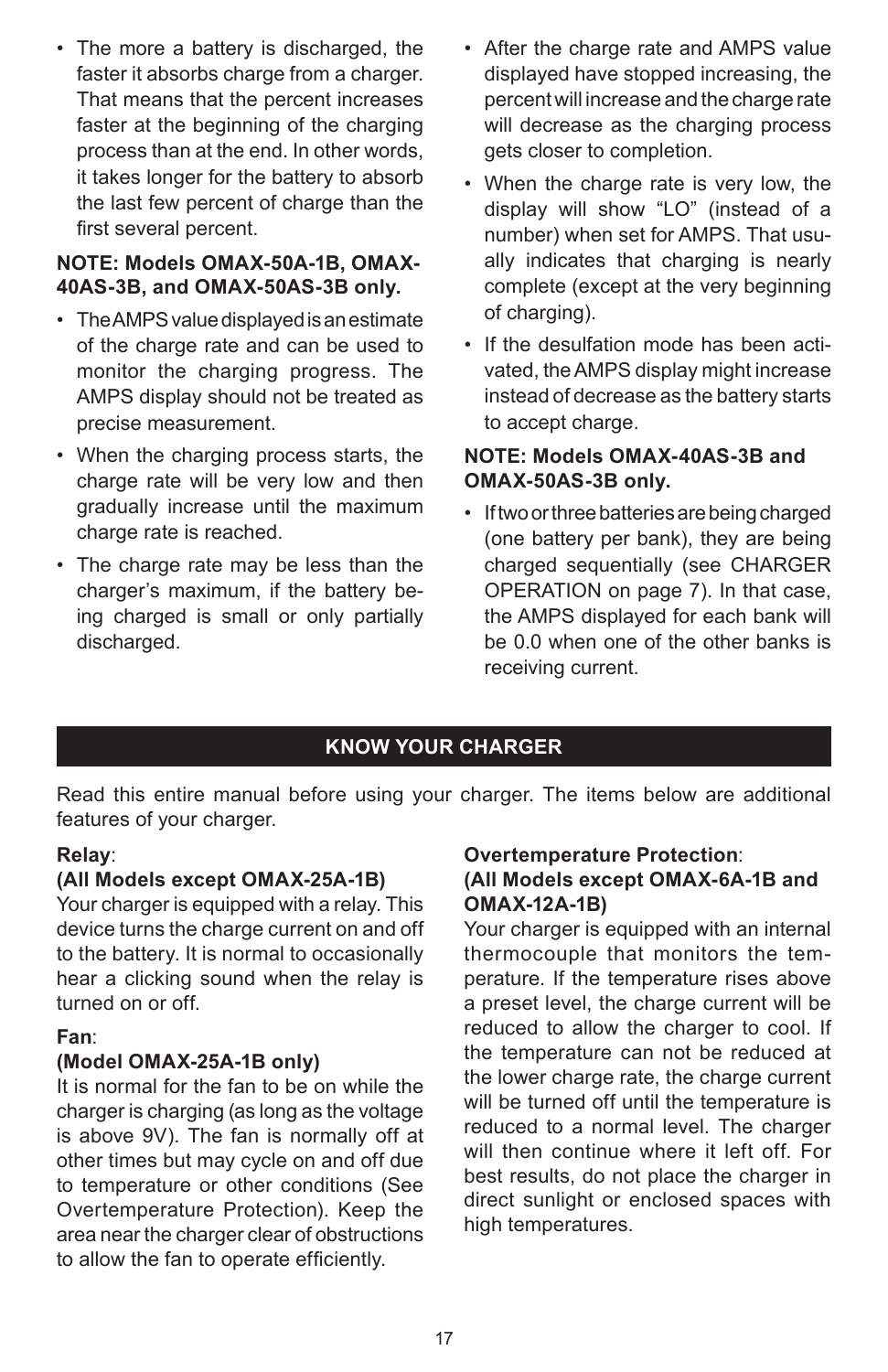# **charging tips**

Read this entire manual before using your charger. The tips below serve only as a guide for specific situations. NOTE: All Models except OMAX-6A-1B.

**Reviving your battery**: If you only wish to charge your battery enough to operate your vehicle; you don't need to wait for the entire charging process to be completed. When the charger displays a percent of 77 or more (see page 16), the battery has usually been charged enough for the vehicle to start and operate normally.

**Completing an interrupted charge**: If the charging process has been interrupted and restarted after the charger displays a percent of 85 or more, the charger may enter trickle charge (see page 15).

# **MAINTENANCE AND CARE**

A minimal amount of care can keep your battery charger working properly for years.

- 1. Clean the clamps each time you are finished charging. Wipe off any battery fluid that may have come in contact with the clamps to prevent corrosion.
- 2. Coil the input and output cords neatly when storing the charger. This will help prevent accidental damage to the cords and charger.
- 3. Occasional cleaning of the case of the charger with a soft cloth will keep the finish shiny and help prevent corrosion.
- 4. Store the battery charger in a clean and dry location.

# **Troubleshooting**

Performance problems often can be corrected by the user. Please completely read this chart for possible solutions to common problems.

| <b>PROBLEM</b>                                                                                                      | <b>POSSIBLE CAUSE</b>                                               | <b>SOLUTION</b>                                                                                            |
|---------------------------------------------------------------------------------------------------------------------|---------------------------------------------------------------------|------------------------------------------------------------------------------------------------------------|
| Check (red) light is on.                                                                                            | The battery is not con-<br>nected correctly.                        | Connect or adjust clips or<br>rings. Check for correct<br>polarity.                                        |
|                                                                                                                     | The battery is nearly zero<br>volts.                                | Replace the battery or try<br>using a manual charger<br>close to 1V or higher.                             |
| The battery is connected<br>and the charger is on, but<br>it isn't charging.                                        | The charger is not in<br>charging mode.                             | Press CHARGE or OUT-<br>PUT button until ON light<br>comes on.                                             |
| Indicator lights are lit in an<br>erratic manner not ex-<br>plained in the "Using Your<br>Battery Charger" section. | A button may have been<br>pressed as the charger<br>was plugged in. | Make sure nothing is<br>touching the control<br>panel, then unplug the<br>charger and plug it in<br>again. |
|                                                                                                                     | The charger may be<br>defective.                                    | Return to place of pur-<br>chase for replacement.                                                          |

#### **All Models**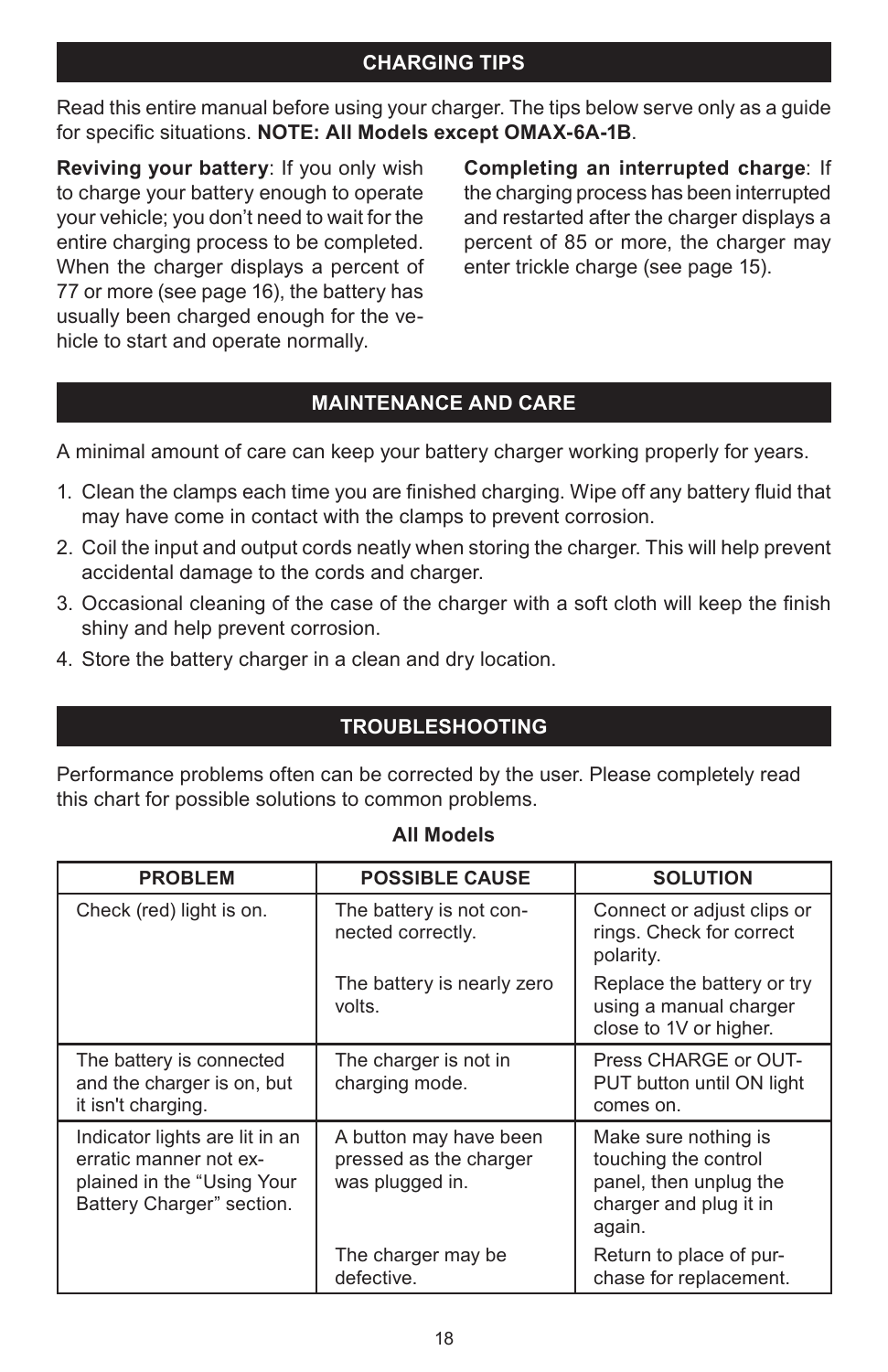# **All Models (continued)**

| <b>PROBLEM</b>                                                                                                         | <b>POSSIBLE CAUSE</b>                                                                                                                                                                                                                                     | <b>SOLUTION</b>                                                                                                                                                                                  |
|------------------------------------------------------------------------------------------------------------------------|-----------------------------------------------------------------------------------------------------------------------------------------------------------------------------------------------------------------------------------------------------------|--------------------------------------------------------------------------------------------------------------------------------------------------------------------------------------------------|
| The CHECK (red) light<br>always flashes before<br>the battery is completely<br>charged.                                | This will happen if the<br>battery did not reach full<br>charge within 24 hours.<br>May be due to a very large<br>battery or a bank of batter-<br>ies requiring more power<br>than the charger can<br>deliver in 24 hours.<br>Battery may also be faulty. | Reset the charger by<br>briefly unplugging it and<br>starting the charge cycle<br>again.<br>Reset the charger by<br>briefly disconnecting the<br>battery and starting the<br>charge cycle again. |
| The green CHARGED<br>light turns on a few min-<br>utes after connecting to<br>the battery.                             | The battery may be fully<br>charged or recently<br>charged, leaving the bat-<br>tery voltage high enough<br>to appear to be fully<br>charged.                                                                                                             | If the battery is in a ve-<br>hicle, turn the headlights<br>on for a few minutes to<br>reduce the battery voltage<br>and try charging again.                                                     |
| The measured current is<br>much lower than expected.                                                                   | The charger reached the<br>maximum voltage and is<br>reducing the current.                                                                                                                                                                                | No problem, this is a<br>normal condition.                                                                                                                                                       |
|                                                                                                                        | The charger detected an<br>over-temperature condi-<br>tion and has reduced<br>the current to allow the<br>charger to cool.                                                                                                                                | Make sure the charger<br>does not have the side<br>ventilation holes blocked.<br>Move charger out of the<br>sun and into the shade.                                                              |
| The CHECK (red) light is<br>flashing.<br>NOTE: The digital display<br>(if present) blinks when<br>the red I FD blinks. | Charger in abort mode.<br>Battery may be bad.                                                                                                                                                                                                             | See "USING YOUR BAT-<br><b>TERY CHARGER."</b><br>Reset the charger by<br>briefly disconnecting the<br>battery and starting the<br>charge cycle again.                                            |

# **MODELS: All Models Except OMAX-25A-1B**

| <b>PROBLEM</b>                                      | <b>POSSIBLE CAUSE</b>                                                           | <b>SOLUTION</b>                            |
|-----------------------------------------------------|---------------------------------------------------------------------------------|--------------------------------------------|
| The charger is making an<br>audible clicking sound. | The charger has a relay<br>that turns the current on<br>and off to the battery. | No problem, this is a<br>normal condition. |

# **MODELS: OMAX-6A-1B and OMAX-12A-1B**

| <b>PROBLEM</b>                                                               | <b>POSSIBLE CAUSE</b>                                 | <b>SOLUTION</b>                                               |
|------------------------------------------------------------------------------|-------------------------------------------------------|---------------------------------------------------------------|
| The charger was un-<br>plugged from the wall but<br>the display is still on. | The battery is supplying<br>the power to the display. | Disconnect the battery<br>charger cables from the<br>battery. |

# **MODEL: OMAX-25A-1B**

| <b>PROBLEM</b>                            | <b>POSSIBLE CAUSE</b>                                                             | <b>SOLUTION</b>                            |
|-------------------------------------------|-----------------------------------------------------------------------------------|--------------------------------------------|
| The fan turns on and off<br>unexpectedly. | The fan is turned on and<br>off as determined by the<br>software and temperature. | No problem, this is a<br>normal condition. |